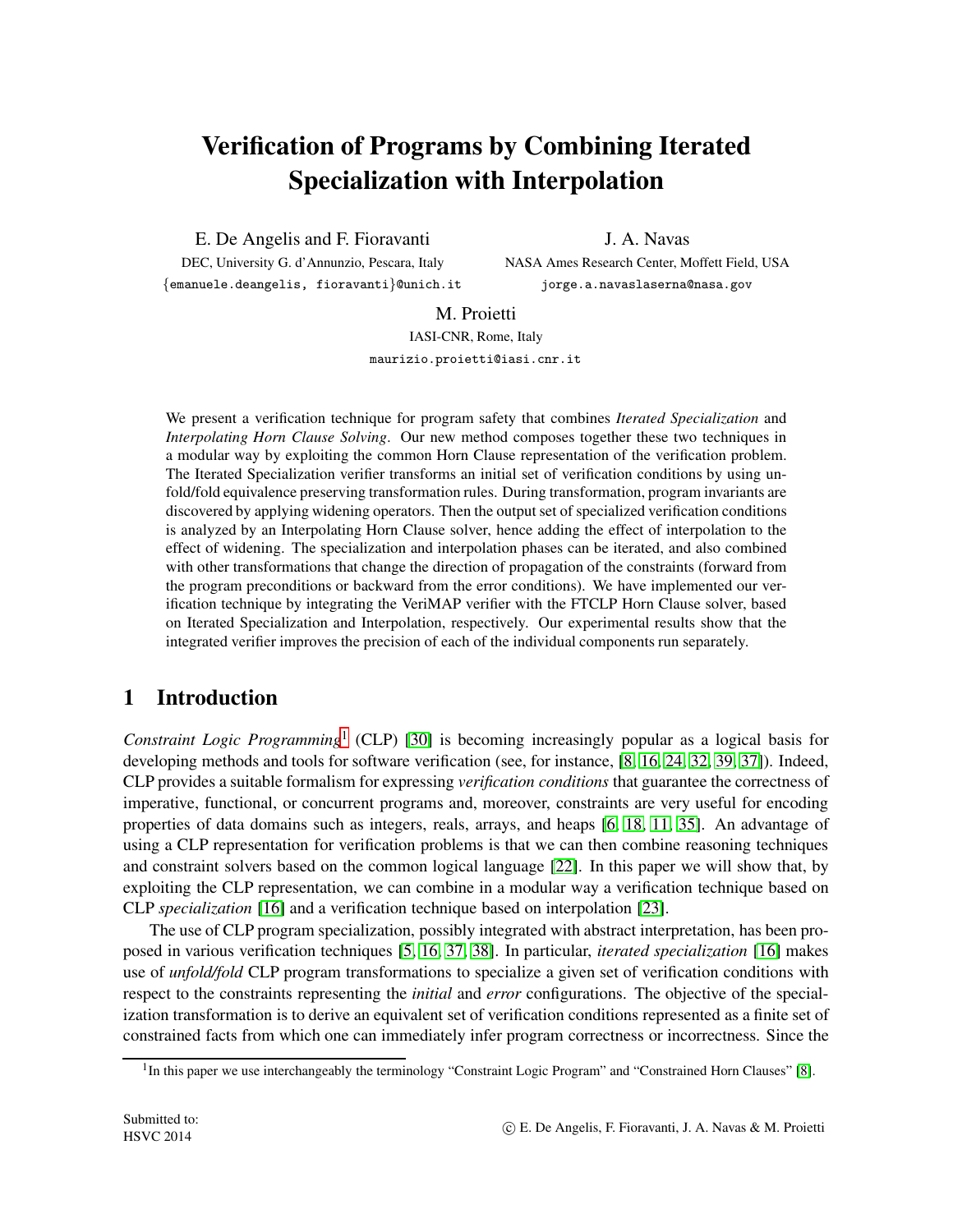verification problem is undecidable in general, the specialization strategy employs a suitable *generalization strategy* to guarantee the termination of the analysis. Generalization consists in replacing a clause H :- c, B by the new clause H :- c, G, where G is defined by the clause G :- d, B and d is a constraint entailed by c, and then specializing G, instead of H. Most generalization strategies are based on *widening* operators like the ones introduced in the field of abstract interpretation [\[13\]](#page-13-5). Unfortunately, the use of generalization can lead to a loss of precision, that is, to a specialized set of verification conditions which we are neither able to prove satisfiable nor to prove unsatisfiable because of the presence of recursive clauses. Precision can be improved by iterating the specialization process and alternating the propagation of the constraints of the initial configuration (forward propagation) and of the error configuration (backward propagation).

*Interpolation* [\[14\]](#page-13-6) is a technique that has been proposed to recover precision losses from abstractions, including those from widening (see, for instance, [\[2,](#page-13-7) [25\]](#page-14-7)). Having found a spurious counterexample (that is, a false error detection), one can compute an interpolant formula that represents a set of states from which the spurious counterexample cannot be generated, and by combining widening with interpolation one can recover precision of the analysis by computing an overapproximation of the reachable states that rules out the counterexample. Interpolation (without any combination with widening) has also been used by several CLP verification techniques (see, for instance, [\[23,](#page-14-6) [24,](#page-14-1) [31,](#page-14-8) [33,](#page-14-9) [39\]](#page-15-0)). However, to the best of our knowledge, no CLP-based verifier combines widening and interpolation in a nontrivial way.

Among the various CLP-based techniques, *Interpolating Horn Clause* (IHC) solvers [\[23\]](#page-14-6) enhance the classical top-down (i.e., goal oriented) execution strategy for CLP with the use of interpolation. During top-down execution suitable interpolants are computed, and when the constraints accumulated during the execution of a goal imply an interpolant associated with that goal, then it is guaranteed that the goal will fail and the execution can be stopped. Thus, the use of interpolants can achieve termination in the presence of potentially infinite goal executions. Therefore, IHC solvers can be used to verify safety properties by showing that error conditions cannot be reached, even in the presence of infinite symbolic program executions.

In this paper we propose a CLP-based verification technique that combines widening and interpolation by composing in a modular way specialization-based verification with an IHC solver. Our technique first specializes the CLP clauses representing the verification conditions with respect to the constraints representing the initial configuration, hence deriving an equivalent set of CLP clauses that incorporate constraints derived by unfolding and generalization (including, in particular, loop invariants computed by widening). Next, the IHC solver is applied to the specialized CLP clauses, hence adding the effect of interpolation to the effect of widening. In the case where the interpolation-based analysis is not sufficient to check program correctness, the verification process proceeds by specializing the CLP clauses with respect to the constraints representing the error configuration, and then applying the IHC solver to the output program. Since program specialization preserves equivalence with respect to the property of interest, we can iterate the process consisting in alternating specialization (with respect to the initial or error configuration) and interpolation in the hope of eventually deriving CLP clauses for which we are able to prove correctness or incorrectness.

We have implemented our verification technique by integrating FTCLP, an IHC solver [\[23\]](#page-14-6), within VeriMAP, a verifier based on iterated specialization [\[17\]](#page-13-8). The experimental results show that the integrated verifier improves the precision of each of its individual components.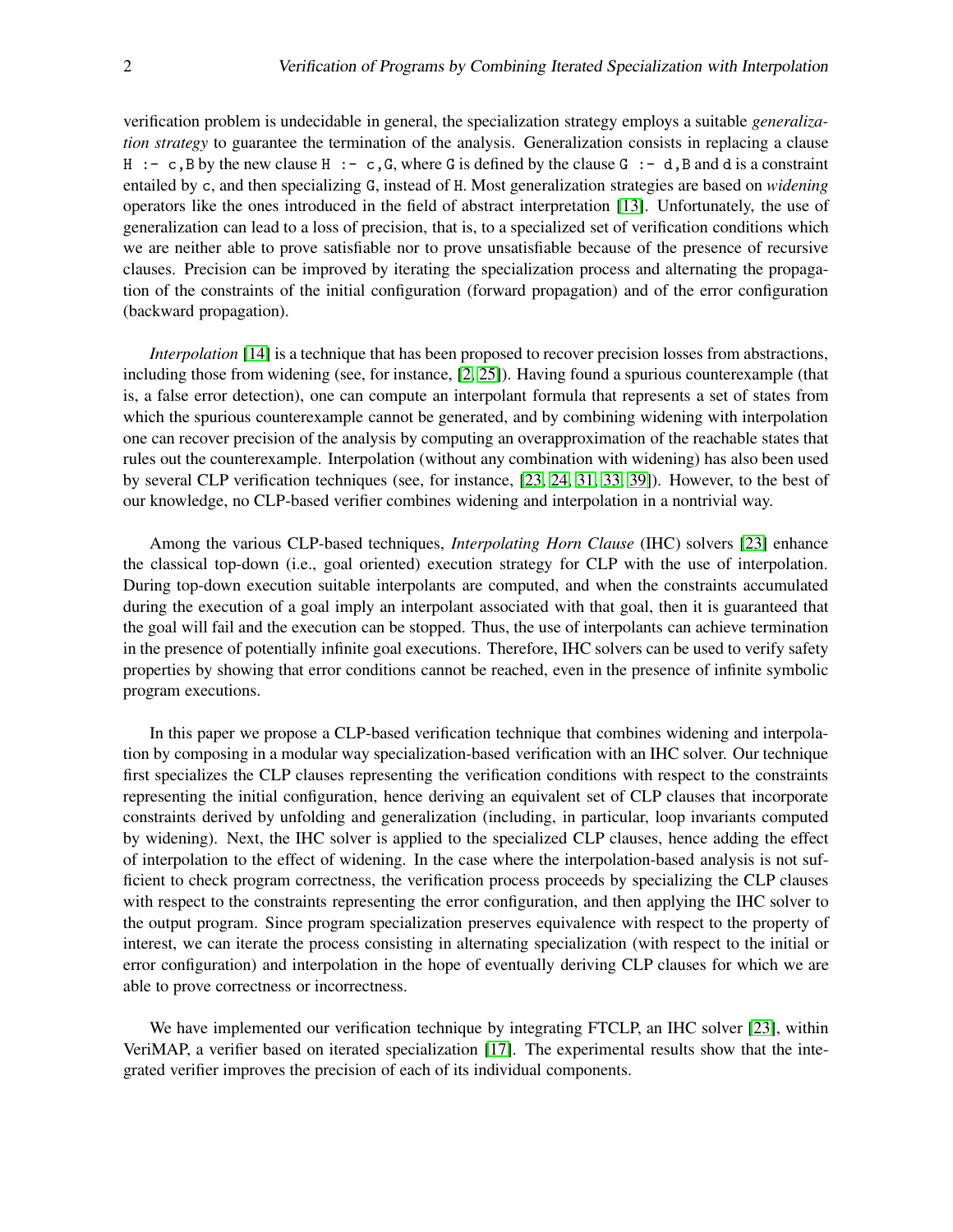## <span id="page-2-1"></span>2 An Introductory Example

Consider the C program in Figure [1\(](#page-2-0)a) where the symbol ∗ represents a non-deterministic choice. A possible inductive invariant that proves the safety of this program is  $x \ge 1 \land y \ge 0 \land x \ge y$ .

Figure [1\(](#page-2-0)b) shows the set of CLP clauses that represent the verification conditions for our verification problem. We will explain in Section [3](#page-4-0) how to generate automatically those conditions, but very roughly each basic block in the C program is translated to a CLP clause and each assertion is negated. Note that the loop is translated into the recursive predicate new3. The key property of this translation is that the program in Figure [1\(](#page-2-0)a) is safe iff the CLP predicate unsafe in Figure [1\(](#page-2-0)b) is unsatisfiable, that is, all derivations of unsafe lead to failure.

|                    |                                                | unsafe :- $new2$ .                                |
|--------------------|------------------------------------------------|---------------------------------------------------|
|                    |                                                | new2 :- $X = 1, Y = 0$ , new4 $(X, Y)$ .          |
|                    | unsafe :- $new2$ .                             | $new4(X, Y) : X = 1, Y = 0$                       |
|                    | new2 :- $X = 1, Y = 0$ , new3 $(X, Y, )$ .     | $Y1 = 1, X1 = 1$ , new5(X1, Y1).                  |
| $int x = 1$ ;      | $new3(X, Y, )$ :- new4 $(X, Y, )$ .            | $new5(X, Y) : X = 1, Y > 0$ , $new8(X, Y)$ .      |
| int $y = 0$ ;      | $new4(X, Y, C) : X1 = X + Y$ ,                 | $new8(X, Y) : X = 1, X1 = Y + 1,$                 |
| while $(*)$ {      | $Y1 = Y + 1, C > 1$ , new3(X1, Y1, C).         | $X1 > 1, Y1 = X1$ , new9(X1,Y1).                  |
| $x = x + y$ ;      | $new4(X, Y, C) : C \leq 0$ , $new6(X, Y, C)$ . | $new8(X, Y) : X = 1, Y > 0$ , $new10(X, Y)$ .     |
| $y = y + 1$ ;      | $new6(X, Y, C) : D = 1, (X - Y) \ge 0$ ,       | $new10(X, Y)$ :- $X = 1, Y > 2$ .                 |
|                    | $new7(D, X, Y, C)$ .                           | $new9(X, Y) : X \ge 1, Y \ge 0$ , $new13(X, Y)$ . |
| assert $(x >= y);$ | $new6(X, Y, C) : D = 0, (X - Y) \le -1,$       | $new13(X, Y)$ :- $X1 = X + Y$ , $Y1 = Y + 1$ ,    |
|                    | $new7(D, X, Y, C)$ .                           | $new9(X1, Y1)$ .                                  |
|                    | new7 $(D, , )$ :- $D = 0$ .                    | new13(X, Y):- $X \ge 1, Y \ge 0$ , new15(X, Y).   |
|                    |                                                | $new15(X, Y)$ :- $X \ge 1$ , $(X - Y) \le -1$ .   |
|                    |                                                |                                                   |
| (a)                | (b)                                            | (c)                                               |

<span id="page-2-0"></span>Figure 1: (a) C program, (b) CLP clauses representing the verification conditions, and (c) CLP clauses after specialization.

Note that neither a top-down nor a bottom-up evaluation of the CLP program in Figure [1\(](#page-2-0)b) will terminate, essentially due to the existence of the recursive predicate new3. To avoid this problem, our method performs a transformation based on *program specialization* [\[16\]](#page-13-1). We postpone the details of this transformation to Section [3,](#page-4-0) but the key property of this transformation is that it is *satisfiabilitypreserving*. That is, unsafe is satisfiable in the input program iff it is satisfiable in the transformed one. The benefits of this transformation come from the addition of new constraints (e.g., using *widening* techniques) that might make a top-down or bottom-up evaluation terminate. We show the result of this transformation in Figure [1\(](#page-2-0)c). For clarity, we have removed from the transformation irrelevant arguments and performed some constraint simplifications.

The clause of predicate new2 encodes the initial conditions. The transformation introduces new definitions new4 and new8 after unrolling twice new3. The predicate new9 encodes the loop just after these two unrolls. Note that our transformation inserts two additional constraints  $X \geq 1$  and  $Y \geq 0$  that will play an essential role later. Although this transformed set of clauses might appear simpler to solve the predicate unsafe, it is still defined by recursive clauses with constrained facts. Even CLP systems with tabling [\[10,](#page-13-9) [12\]](#page-13-10) will not terminate here.

Instead, consider an IHC solver following the approach of *Failure Tabled CLP* (FTCLP) [\[23\]](#page-14-6). In a nutshell, FTCLP augments tabled CLP [\[10,](#page-13-9) [12\]](#page-13-10) by computing *interpolants* whenever a failed derivation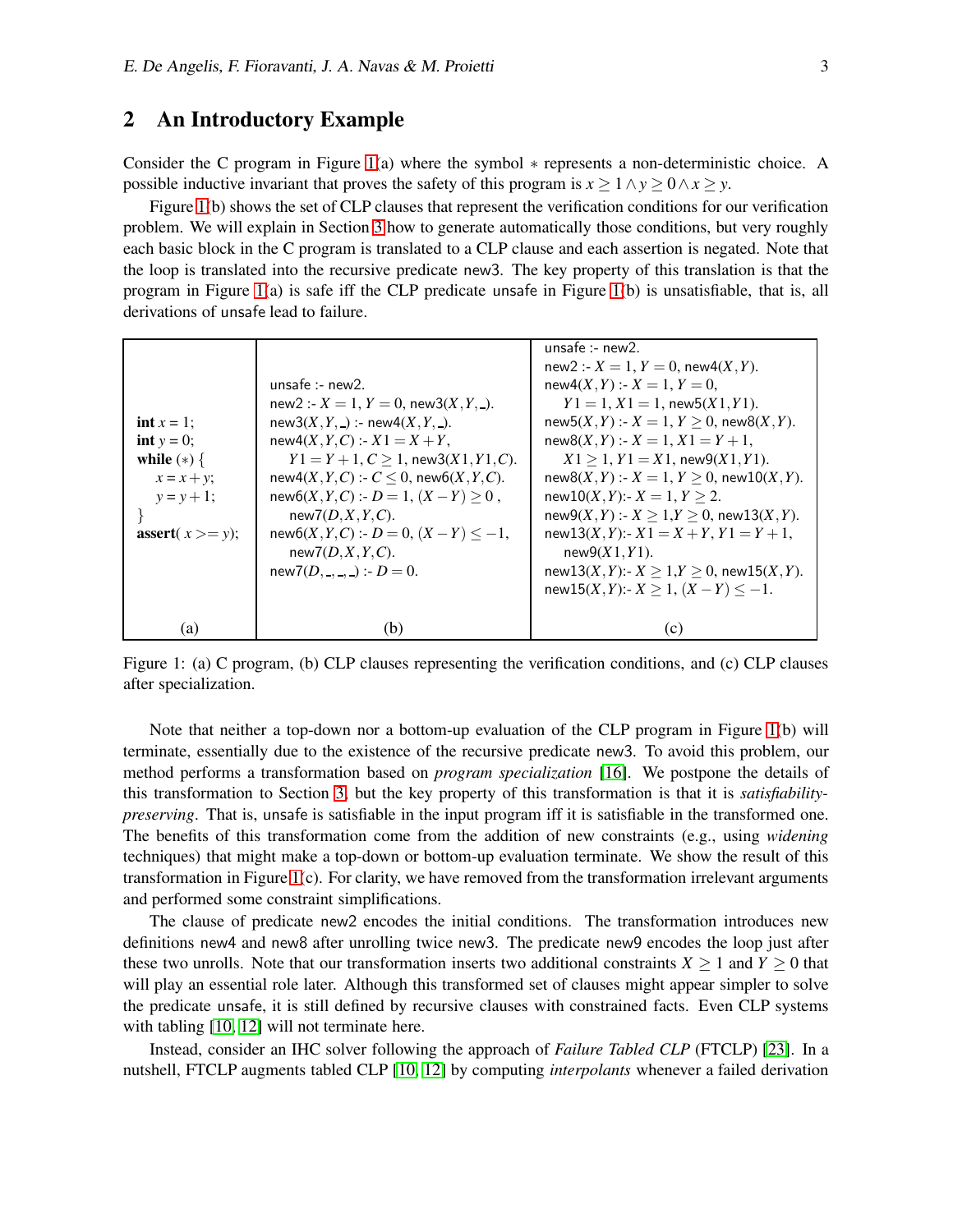| CLP constraints for Figure $1(b)$                                               | CLP constraints for Figure $1(c)$                               |
|---------------------------------------------------------------------------------|-----------------------------------------------------------------|
| $\Pi_1: \ldots, X = 1, Y = 0$ , new $3(X, Y, \cdot)$ , new $4(X, Y, \cdot)$ ,   | $\Pi_{1'}$ : $X = 2, Y = 2$ , new $9(X, Y), X \ge 1, Y \ge 0$ , |
| $X1 = X + Y, Y1 = Y + 1$ , new 3(X1, Y1, )                                      | $new13(X, Y), X1 = X + Y, Y1 = Y + 1,$                          |
| $\Pi_2: \ldots, X = 1, Y = 0$ , new $3(X, Y, \ldots)$ , new $4(X, Y, \ldots)$ , | new9(X1, Y1)                                                    |
| $new6(X, Y, \_), X - Y \geq 0, D = 1, new7(D, X, Y, \_), D = 0$                 | $\Pi_{2'}$ : $X = 2, Y = 2$ , new $9(X, Y), X \ge 1, Y \ge 0$ , |
| $\Pi_3: \ldots, X = 1, Y = 0$ , new $3(X, Y, \ldots)$ , new $4(X, Y, \ldots)$ , | $new13(X, Y), X \ge 1, Y \ge 0$ , $new15(X, Y)$                 |
| $new6(X, Y, \cdot), X - Y \leq -1, D = 0, new7(D, X, Y, \cdot), D = 0$          | $X \geq 1, X - Y \leq -1$                                       |

<span id="page-3-0"></span>Table 1: Executions of the CLP clauses from Figures [1\(](#page-2-0)b)-(c)

is encountered during the top-down evaluation of the CLP program. If a call of predicate *p* has been fully executed and has not produced any solution then its interpolants denote the conditions under which the execution of *p* will always lead to failure. During the execution of a recursive predicate *p* the top-down evaluation might produce multiple copies of *p*, each one with different constraints *c* originated from the unwinding of the recursive clauses for *p*. Given two copies  $p'$  and  $p''$  with constraints  $c'$  and  $c''$ , respectively, and being  $p''$  a descendant of  $p'$ , the tabling mechanism will check whether  $p''$  is *subsumed* by  $p'$  (i.e.,  $c'' \sqsubseteq c'$ ). If this is the case, the execution can be safely stopped at  $p''$ . In tabling, rather than using c' it is common to use weaker constraints (in the logical sense) in order to increase the likelihood of subsumption. These weaker constraints are often called *reuse conditions*. The major difference with respect to standard tabled CLP is that FTCLP uses the interpolants as reuse conditions while tabled CLP uses *constraint projection*. A key insight is that when FTCLP is used in the context of verification its tabling mechanism using interpolants as reuse conditions resembles a verification algorithm using interpolants to produce *candidates* and keeping those which can be proven to be inductive invariants.

Coming back to our CLP program in Figure [1\(](#page-2-0)b). If we run FTCLP on that set of clauses, the topdown execution of unsafe will not terminate. To understand why, let us focus on the predicate new3, initially with constraints  $X = 1, Y = 0$ . From new3 we reach new4 which has two clauses. From the execution of the first clause, we will reach again new3  $(\Pi_1$  in Table [1\)](#page-3-0), but this time with constraints  $X = 1, Y = 0, X1 = X + Y, Y1 = Y + 1$  (we ignore constraints over *C* since they are irrelevant). To avoid an infinite loop, the tabling mechanism will freeze here its execution and backtrack to the nearest choice point which is the second clause for new4. From here, we will reach new6 which has also two clauses. The first clause for new6, executed by  $\Pi_2$ , has the constraint  $X - Y \geq 0, D = 1$  which is consistent with  $X = 1, Y = 0, X1 = X + Y, Y1 = Y + 1$ . The execution follows new7 which will fail because the constraint  $D = 0$  cannot be satisfied. The second clause of new6 executed in  $\Pi_3$  has no solution either because  $D = 0, X - Y \le -1$  is also false. Very importantly, FTCLP will generate interpolants from these two failed derivations. The key interpolant is generated from the second clause of new6 ( $\Pi_3$ ) which when propagated backwards to new3 is  $X \geq Y$ . Note that this is an essential piece of information, but unfortunately it is not enough for tabling to stop permanently since this constraint alone is not sufficient to subsume the descendants of new3. That is,  $X \geq Y \wedge X1 = X + Y \wedge Y1 = Y + 1 \not\models X1 \geq Y1$ . Therefore, FTCLP will unfreeze the execution of new3 and repeat the process. Unfortunately, FTCLP will not terminate.

Let us now consider the set of clauses in Figure [1\(](#page-2-0)c). Let us repeat the same process running FTCLP on the transformed program. Let us focus on new9, which encodes the loop after two unrolls. For clarity of presentation the execution of new9, shown in  $\Pi_{1'}$ , starts with the constraints  $X = 2, Y = 2$  which are produced by projecting the constraints accumulated from new2 to new9 onto *X* and *Y*. Since there is a cycle when  $new9(X1,Y1)$  is reached the tabling mechanism will freeze its execution. Note that the transformation inserted the constraints  $X \ge 1$  and  $Y \ge 0$ . This was achieved by applying generalization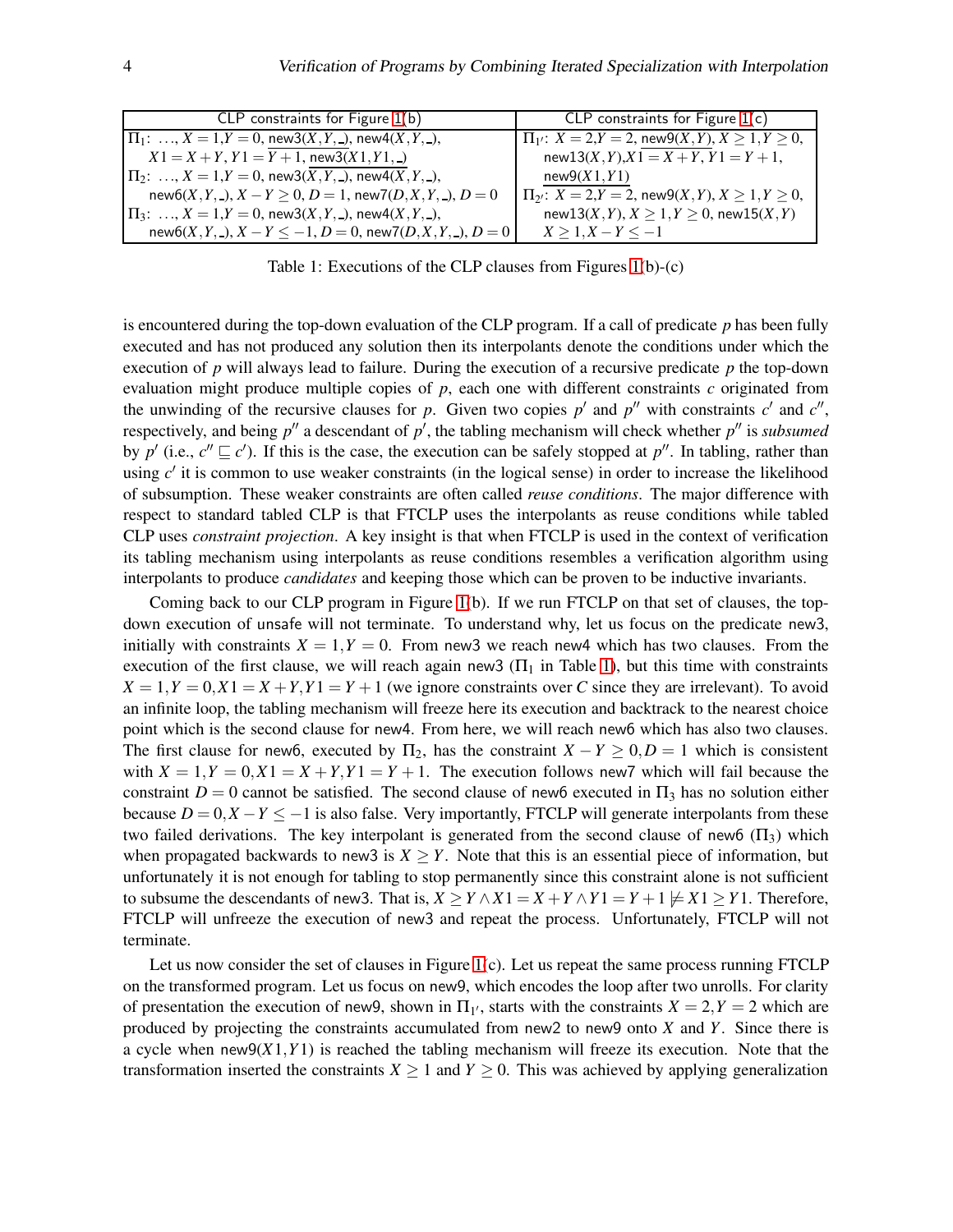via widening during the unfolding of the clause. From the second clause of new13, shown in  $\Pi_{2'}$ , the top-down evaluation will eventually fail. Again, it will generate an interpolant that after backwards propagation to new9 is  $X > Y$ . Now, it can be proven that the descendant of new9 can be safely subsumed because  $X \ge Y, X \ge 1, Y \ge 0, X1 = X + Y, Y1 = Y + 1 = X1 \ge Y1$ , and therefore, FTCLP will terminate proving that unsafe is unsatisfiable. The magic here is originated from the fact that the transformation produced the invariants  $X \ge 0$  and  $Y \ge 1$  (*widening*) while FTCLP produced the remaining part  $X \ge Y$ (*interpolation*) which together form the desired safe inductive invariant.

Finally, it is worth mentioning that we do not claim that this program cannot be proven safe by other methods using more sophisticated interpolation algorithms (e.g. [\[4\]](#page-13-11)) and/or combining with other techniques such as predicate abstraction (e.g., [\[24\]](#page-14-1)). Instead, we would like to stress how we can have the same effect than a specialized algorithm using widening and interpolation in a much less intrusive and completely modular manner by exploiting the fact that both methods share the same CLP representation.

## <span id="page-4-0"></span>3 Verification based on Iterated Specialization and Interpolation

In order to show how our verification method based on iterated specialization and interpolation works, let us consider again the program shown in Fig. [1](#page-2-0) (a). We want to prove safety of program *P* with respect to the initial configurations satisfying  $\varphi_{init}(x, y) =_{def} x = 1 \land y = 0$ , and the error configurations satisfying  $\varphi_{error}(x, y) =_{def} x \lt y$ . That is, we want to show that, starting from any values of *x* and *y* that satisfy  $\varphi_{init}(x, y)$ , after every terminating execution of program *P*, the new values of *x* and *y* do not satisfy  $\varphi_{error}(x, y)$ .

Our verification method consists of the following steps.

(*Step 1 - CLP Encoding*) First, we encode the safety verification problem using a CLP program *I*, called the *interpreter*, which defines a predicate unsafe. We have that program P is safe iff  $I \not\models$  unsafe.

(*Step 2 - Verification Conditions Generation*) Then, by specializing *I* w.r.t. (a CLP encoding of) program *P*, we generate a set *VC* of CLP clauses representing the *verification conditions* for *P*. Specialization preserves safety, i.e.,  $I \models$  unsafe iff  $VC \models$  unsafe.

(*Step 3 - Constraint Propagation*) Next, we apply CLP specialization again and we propagate the constraints occurring in the initial and error conditions, thereby deriving a new set *VC*′ of verification conditions. Also this specialization step preserves safety, i.e.,  $VC \models$  unsafe iff  $VC' \models$  unsafe. During this step, in order to guarantee termination, we generate inductive loop invariants by using generalization operators based on widening and convex hull [\[21\]](#page-14-10).

(*Step 4 - Interpolating Verification*) We consider the verification conditions obtained after constraint propagation. If their satisfiability cannot be decided by simple syntactic checks (e.g., emptiness of the set of CLP clauses or absence of constrained facts), we apply the interpolating Horn Clause solver.

In the case where the IHC solver is not able to provide a definite answer, we *reverse* the program encoding the VC's by exchanging the direction of the transition relation and the role of the initial and error conditions, then we *iterate* the constraint propagation and satisfiability check (go to Step 3).

Of course, due to undecidability of safety, our verification method might not terminate. However, as experimentally shown in Section [4,](#page-9-0) the combination of program specialization and interpolating verification is successful in many examples and it is synergistic, in the sense that it improves over the use of program specialization and interpolating verification alone. We now describe in more detail the techniques applied in each step listed above.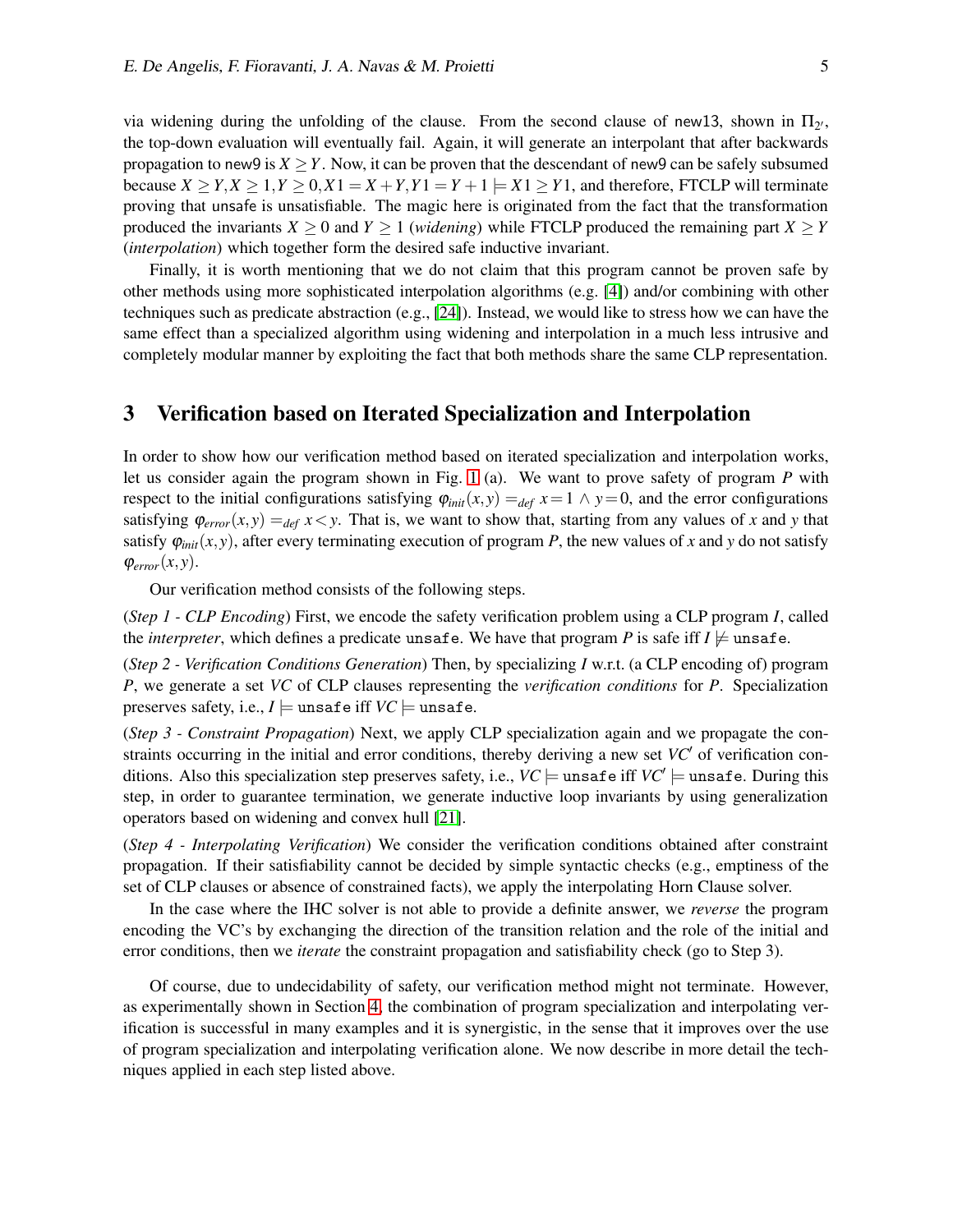### 3.1 Encoding safety problems of imperative programs using CLP

As already mentioned, the safety verification problem can be encoded as a CLP program *I*, called the interpreter. We now show, through an example, how to derive a set of CLP clauses that encode (i) the semantics of the programming language in which the program under verification is written, (i) the program under verification itself, and (iii) the proof rules for the considered safety property. The extension to the general case is straightforward.

Encoding the semantics of the programming language. The semantics of the imperative language can be encoded as a transition relation from any configuration of the imperative program to the next configuration, by using the predicate tr. Below we list the clauses of tr for (i) assignments (clause 1), (ii) conditionals (clauses 2 and 3), and (iii) jumps (clause 4).

 $1. tr(cf(cmd(L,asgn(X,expr(E))),Env), cf(cmd(L1,C),Env1))$ :eval(E,Env,V), update(Env,X,V,Env1), nextlab(L,L1), at(L1,C).  $2. tr(cff(cmd(L,ite(E,L1,L2)),Env), cf(cmd(L1,C),Env)) :- beval(E,Env), at(L1,C).$  $3. tr(cf(cmd(L,ite(E,L1,L2)),Env), cf(cmd(L2,C),Env)) :- beval(not(E),Env), at(L2,C).$  $4. tr(cf(cmd(L,goto(L)),Env), cf(cmd(L,C),Env)) :- at(L,C).$ 

The term  $cf(cmd(L,C),Env)$  encodes the configuration consisting of the command C with label L and the environment Env. The predicate  $eval(E, Env, V)$  computes the value V of the expression E in the environment Env. The predicate beval(E,Env) holds if the Boolean expression E is true in the environment Env. The predicate  $at(L, C)$  binds to C the command with label L. The predicate  $nextlab(L,L1)$  binds to L1 the label of the command that is written immediately after the command with label L. The predicate update  $(Env, X, V, Env1)$  updates the environment Env by binding the variable X to the value V, thereby constructing a new environment Env1.

Encoding the imperative program. The imperative program *P* is encoded by a set of constrained facts for the at predicate, as follows. First, we translate program *P* to the sequence of labelled commands  $\ell_0$ ...  $\ell_h$ . Then, we introduce the CLP facts {5 − 9} which encode those commands.

```
\ell_0: if (*) \ell_1 else \ell_h; 5. at(0, ite(nondet, 1, h)).<br>\ell_1: x = x + y; 6. at(1, asgn(int(x), expr(
\ell_1: x = x + y; 6. at(1,asgn(int(x),expr(plus(int(x),int(y))))).<br>\ell_2: y = y + 1; 7. at(2,asgn(int(y),expr(plus(int(y),int(1))))).
\ell_2: y = y + 1; 7. at(2, asgn(int(y), expr(plus(int(y), int(1))))).<br>\ell_3: goto \ell_0; 8. at(3, goto(0)).
                                     8. at(3, goto(0)).\ell_h: halt; 9. at(h,halt).
```
Encoding safety as reachability of configurations. Finally, we write the CLP clauses defining the predicate unsafe that holds if and only if there exists an execution of the program *P* that leads from an initial configuration to an error configuration.

```
10. unsafe : - initConf(X), reach(X).
11. reach(X) := tr(X,X1), reach(X1).
12. reach(X) := errorConf(X).
13. initConf(cf(cmd(0,C), [[int(x),X], [int(y),Y]])) :-X=1, Y=0, at(0,C).
14. errorConf(cf(cmd(h,halt), [[int(x),X], [int(y),Y]])) : - X<Y.
```
Note that in clauses 13 and 14, the second component of the configuration term cf encodes the environment as a list  $[\int int(x),X],[\int int(y),Y]]$  that provides the bindings for the program variables x and *y*, respectively. The set of CLP clauses {1 − 14} constitutes the interpreter *I*. By the correctness of the CLP Encoding [\[16\]](#page-13-1) we have that program *P* is safe if and only if  $I \not\models$  unsafe.

When the CLP program *I* is run by using the top-down, goal directed strategy usually employed by CLP systems, an execution of the goal unsafe corresponds to a forward traversal of the transition graph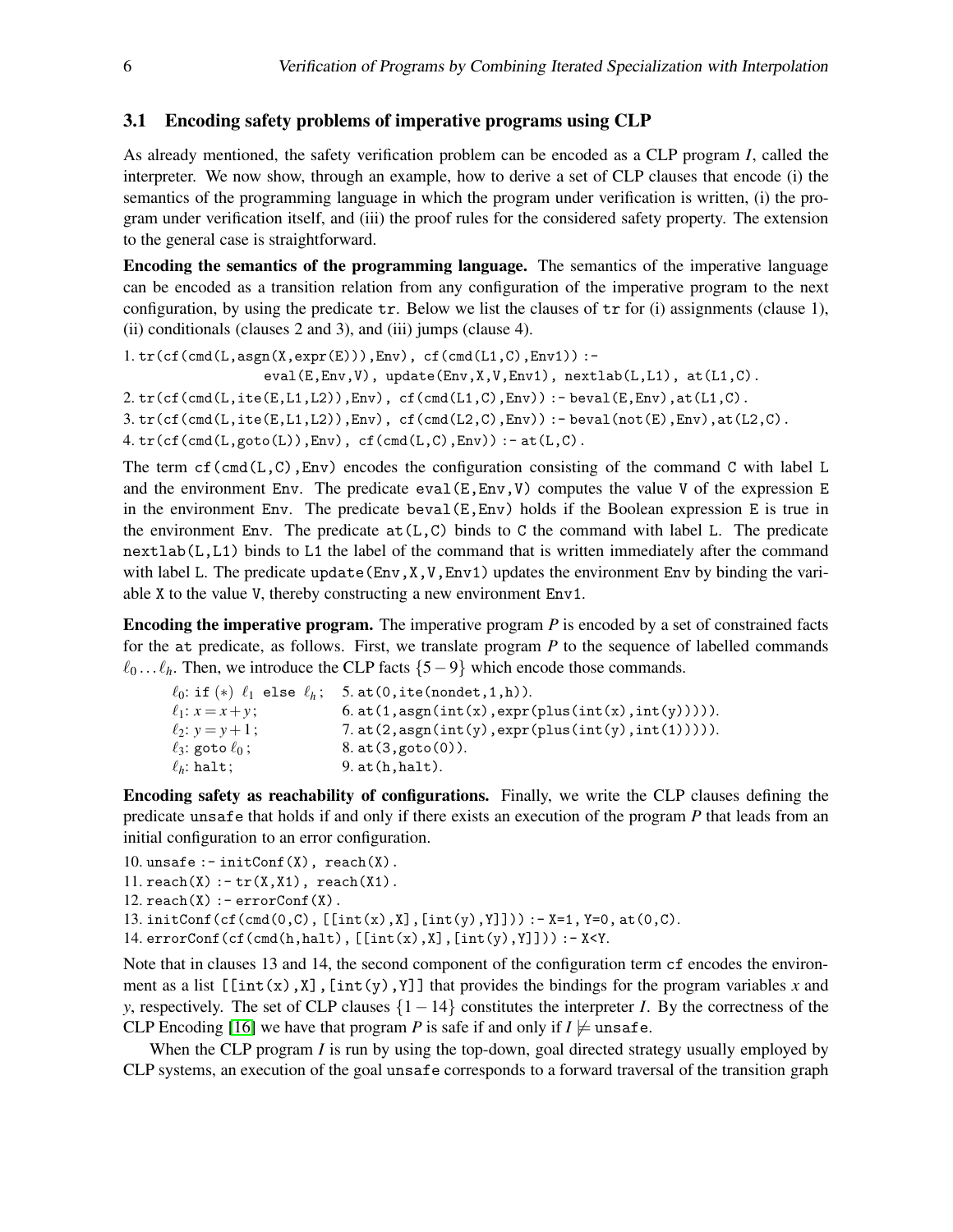(i.e., a traversal starting from the initial configuration). We can also provide an alternative definition of the reach(X) relation that would generate a backward traversal of the transition graph (i.e., a traversal starting from the error configuration). However, as shown in Section [3.5,](#page-9-1) the method alternates between the forward and backward directions, and the direction used by the first specialization is not very relevant in practice.

More in general, the specialization-based approach is to a large extent parametric with respect to the definition of the semantics of the programming language, as long as this is defined by a CLP program.

#### <span id="page-6-0"></span>3.2 Generation of CLP Verification Conditions

The verification conditions associated with the given safety verification problem, are generated by performing a CLP specialization based on unfold/fold program transformations [\[19,](#page-14-11) [20\]](#page-14-12). During this step, we specialize the clauses defining unsafe in the interpreter *I* with respect to: (i) the clauses that define the predicate tr, and (ii) the clauses that encode the given program *P*. The output of this program specialization is the set of verification conditions for *P*: a set of CLP clauses that encode the unsafety of the imperative program, is equisatisfiable w.r.t. *I*, and contains no explicit reference to the predicate symbols used for encoding the transition relation and the program commands. This first step is performed also in other specialization-based techniques for program verification (see, for instance, [\[15,](#page-13-12) [37\]](#page-15-1).).

In this paper we consider a C-like imperative programming language and proof rules for safety properties only. However, the specialization-based approach to the generation of verification conditions has the advantage of being modular w.r.t. (i) the semantics of the programming language in which the program under verification is written, and (ii) the logic used for specifying the property to be verified, and seems to be reasonably efficient in practice.

The verification conditions for the safety problem we are considering are shown in Fig. [1](#page-2-0) (b) and have been briefly described in Section [2.](#page-2-1)

#### <span id="page-6-1"></span>3.3 Constraint Propagation by CLP Transformation

Constraint propagation is achieved by a CLP specialization algorithm similar to the one used for the Verification Conditions Generation (Step 2). The main difference is that for constraint propagation we use a *generalization operator* based on widening and convex-hull that in many cases allows the discovery of useful program invariants [\[21\]](#page-14-10).

The specialization algorithm starts off from a set *VC* of clauses that include  $j \ge 1$  clauses defining the predicate unsafe:

```
unsafe :- c_1(X), p_1(X), ..., unsafe :- c_j(X), p_j(X)
```
where  $c_1(X), \ldots, c_j(X)$  are constraints and  $p_1(X), \ldots, p_j(X)$  are atoms.

The specialization algorithm makes use of the *unfolding*, *definition introduction*, and *folding* transformation rules [\[19,](#page-14-11) [20\]](#page-14-12).

The clauses for unsafe are unfolded, that is, they are transformed by applying the following unfolding rule: Given a clause C of the form  $H : -c$ , A, let  $\{K_i : -c_i, Q_i \mid i = 1, ..., m\}$  be the set of the (renamed apart) clauses in program *VC* such that, for  $i = 1, \ldots, m$ , A is unifiable with  $K_i$  via the most general unifier  $\vartheta_i$  and the constraint  $(c, c_i)$   $\vartheta_i$  is satisfiable. Then from clause *C* we derive the clauses:

 $(H : -c, c_i, Q_i) \vartheta_i$ , for  $i = 1, \ldots, m$ .

Unfolding propagates the constraints by adding the constraints on atom *A* to the constraints of the atom Q*i* that occurs in the body of a clause unifying *A*. By unfolding we may derive a fact for unsafe, and hence the given program is unsafe. Alternatively, we may derive an empty set of clauses for unsafe,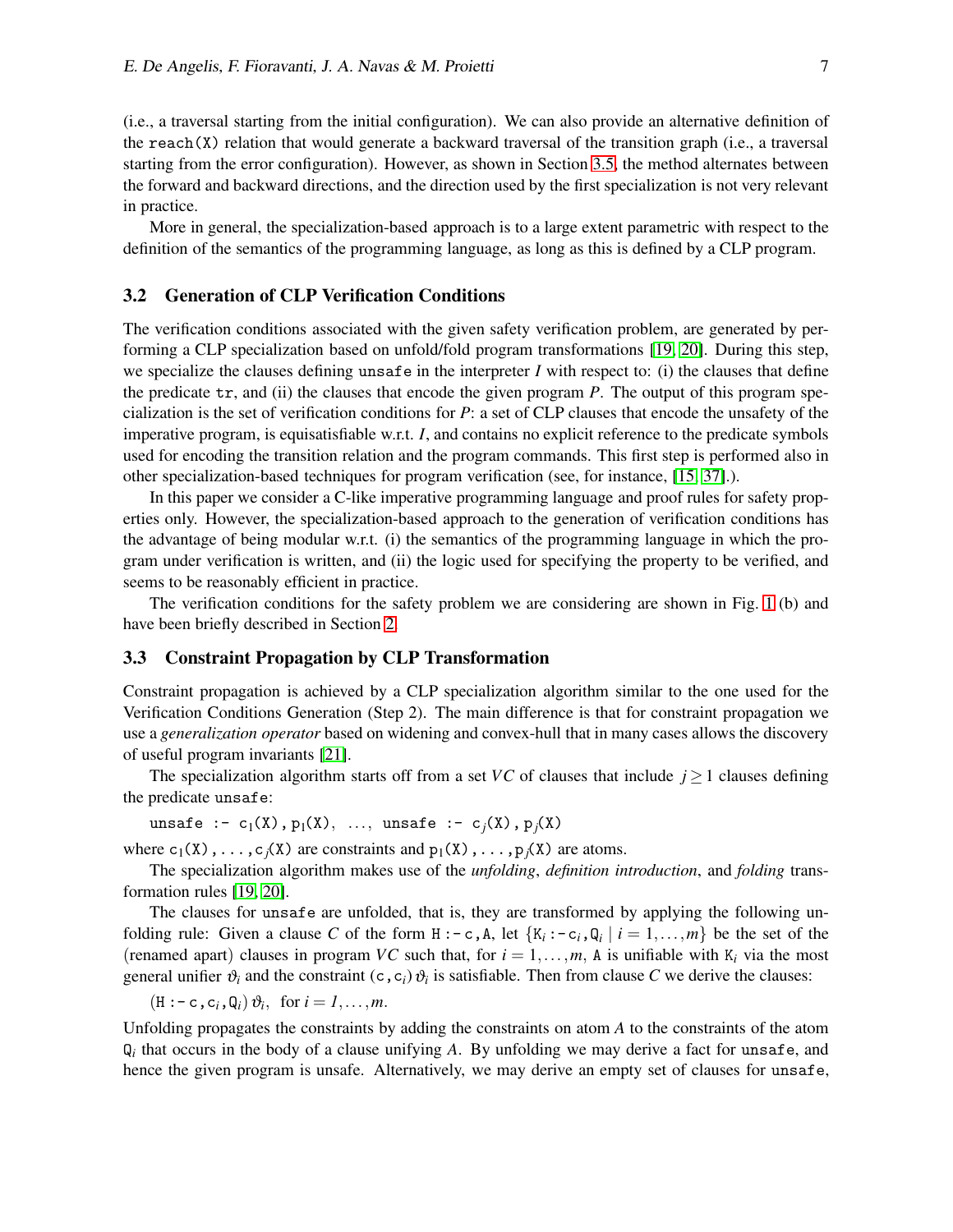and hence we infer safety. However, in most cases we will derive a nonempty set of clauses which are not constrained facts. In these cases the specialization algorithm introduces a set *Defs* of new predicate definitions, one for each clause which is not a constrained fact. More specifically, let *E* be a clause derived by unfolding of the form  $H(X)$ :  $-e(X,X1)$ ,  $Q(X1)$ , where X and X1 are tuples of variables,  $e(X, X1)$  is a constraint, and  $Q(X1)$  is an atom. Then, the specialization algorithm introduces a new definition clause *D*: newq(X1) :-  $g(X1)$ , Q(X1), such that: (i) newq is a new predicate symbol, and (ii) g(X1) is a generalization of  $e(X,X1)$ , that is,  $e(X,X1) \sqsubseteq g(X1)$  (for the first definition introduction step  $g(X1)$  is the *projection*, in the reals, of  $g(X, X1)$  onto the variables X1). Then clause *E* is folded using *D*, hence deriving the clause *F*:  $H(X) := e(X, X1)$ , newq(X1). Note that, even if  $g(X1)$  is a generalization of e(X,X1), clause *E* is *equisatisfiable* to the pair of clauses *D* and *F*.

The clauses in *Defs* are then processed similarly to the clauses for unsafe, by applying unfolding, adding new predicate definitions in *Defs*, and folding, and this unfolding-definition introduction-folding cycle is repeated until all clauses derived by unfolding can be folded using clauses introduced in *Defs* in a previous step, so that no new predicate definitions need be introduced.

The termination of the specialization algorithm depends on a strategy that controls the introduction of new definitions so that all clauses are eventually folded. To guarantee termination we use a generalization operator *Gen* which enjoys properties similar to the *widening operator* considered in the field of abstract interpretation [\[13\]](#page-13-5). In particular, given a clause *E* as above and a set *Defs* of predicate definitions, *Gen*(*E*,*Defs*) is a clause newq(X1) : - g(X1), Q(X1), such that e(X,X1)  $\sqsubseteq$  g(X1) and, moreover, any sequence of applications of *Gen stabilizes*, that is, the following property holds. For any infinite sequence  $E_1, E_2, \ldots$  of clauses, let  $G_1, G_2, \ldots$  be a sequence of clauses constructed as follows: (1)  $G_1 = Gen(E_1, \emptyset)$ , and (2) for every  $i > 0$ ,  $G_{i+1} = Gen(E_{i+1}, \{G_1, \ldots, G_i\})$ . Then there exists an index *k* such that, for every  $i > k$ ,  $G_i$  is equal, modulo the head predicate name, to a clause in  $\{G_1, \ldots, G_k\}$ . Many concrete generalization operators have been defined in the CLP specialization literature (see, for instance, [\[21\]](#page-14-10)), and we will consider two of them in our experiments of Section [4.](#page-9-0)

The correctness of the specialization algorithm directly follows from the fact that the transformation rules preserve the least model semantics [\[19\]](#page-14-11). Thus, given a set *VC* of CLP clauses (representing verification conditions), if  $VC'$  is the output of the specialization algorithm applied to  $VC$ , then  $VC$   $=$  unsafe  $\mathrm{ifif}\, VC' \models \mathtt{unsafe}.$ 

#### <span id="page-7-0"></span>3.4 Interpolating solver

We now describe informally how the IHC solver considered in this paper works. For that, the concept of a derivation plays a key role. A *derivation step* is a transition from state  $\langle G | C \rangle$  to state  $\langle G' | C' \rangle$ , written  $\langle G | C \rangle \Rightarrow \langle G' | C' \rangle$ , where *G*, *G'* are goals (sequences of literals that can be either atoms or constraints) and *C*, *C'* are *constraint stores* (the constraints accumulated during the derivation of a goal). A derivation step consists essentially of *unifying* some atom in the current goal *G* with the head of some clause and replacing *G* with the literals in the body of the matched clause producing a new goal *G* ′ . Moreover, new constraints can be added to the constraint store *C* producing a new constraint store *C* ′ . At any derivation step the constraint store *C* can be unsatisfiable, hence producing a *failed derivation*. A *derivation tree* for a goal *G* is a tree with states as nodes where each path corresponds to a possible derivation of *G*.

In order to prove that a goal (e.g., the predicate unsafe) is unsatisfiable, the solver tries to produce a finite derivation tree proving that the goal has no answers (i.e., all the derivations fail). If an answer is found then it represents a counterexample. To facilitate this process, each node in the tree is annotated with an interpolant producing at the end a *tree interpolant*. To achieve this, the solver computes a *path interpolant* from each failed derivation and then combines them. Informally, given a sequence of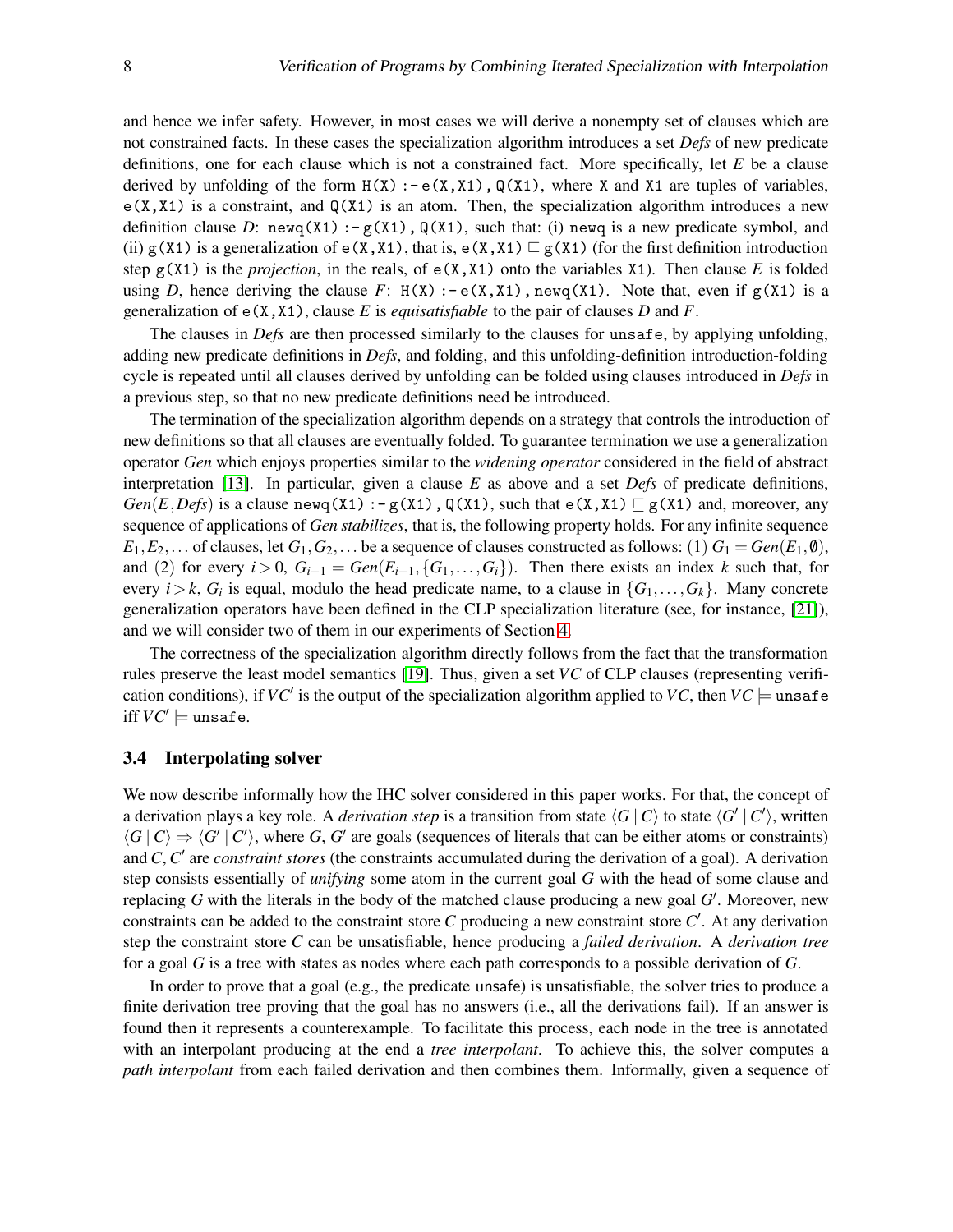formulas  $F_1, \ldots, F_n$  (extracted from the constraint store at each state in the failed derivation) the sequence *I*<sub>0</sub>,...,*I*<sub>*n*</sub> is called a path interpolant if, for all *i* ∈ [1,...,*n*], we have *I*<sub>*i*−1</sub> ∧ *F*<sub>*i*</sub>  $\models$  *I*<sub>*i*</sub> (with *I*<sub>0</sub> = *true* and  $I_n = false$  and the variables of  $I_i$  are common to the variables of  $F_i$  and  $F_{i+1}$ . The interpolant associated with a node in the tree is the *conjunction* of the children's interpolants.

Even if the derivation tree is finite, its tree interpolant is very valuable since it can be used for pruning other redundant failed derivations.

A more interesting fact is how we can use interpolants to prove that the derivation of a goal will fail infinitely. We rely on the same principle followed by tabled CLP in order to subsume states in presence of infinite derivations. Whenever a cycle is detected its execution is frozen<sup>[2](#page-8-0)</sup> to avoid running infinitely, and a backtracking to an ancestor choice point occurs. By repeating this, the execution of a goal will always terminate and a tree interpolant can be computed. After completion of a subtree, the tabling mechanism will attempt at proving that the state where the execution was frozen can be subsumed by any of its ancestors using an interpolant as the subsumption condition. If it fails then its execution is re-activated and the process continues. Of course, the execution might run forever. The subsumption test is described informally as follows. Let *G<sup>a</sup>* and *G<sup>d</sup>* be two atoms with the same functor and arity, where  $G_a$  is the head and  $G_d$  is the tail of a cycle. The symbols *a* and *d* refer to ancestor and descendant, respectively. Let  $[[p_1]]\ldots, [[p_n]]$  be all the constraints originated from all paths  $p_1,\ldots, p_n$  between  $G_a$  and  $G_d$ , and  $I_a$  be the interpolant computed for  $G_a$ . Then, we do not need to re-activate the execution of  $G_d$ if  $\bigwedge_{1 \le i \le n} I_a \wedge [p_i] \models I'_a$  (where  $I'_a$  is the interpolant  $I_a$  after proper renaming). This process is analogue to tabled CLP's *completion check*.

Consider again the transformed program in Figure [1\(](#page-2-0)c). Let us focus on the execution of new9, which is a recursive predicate. Recall that new9 is reached after unwinding twice the loop. Therefore, before the execution of new9 the *constraint store* is  $X = 2, Y = 2$ , after constraint simplification. Its depth-first, left-to-right derivation tree is shown in Figure [2.](#page-8-1) Each oval node represents the call to a body atom and an edge denotes a derivation step. A failed derivation is marked with a (red) "cross" symbol. Note that there is no successful derivation, otherwise the program would be unsafe.



<span id="page-8-1"></span>Figure 2: The derivation tree for goal  $X = 2, Y = 2$ , new  $9(X, Y)$  where new 9 is a predicate defined in the CLP program of Figure [1\(](#page-2-0)c)

<span id="page-8-0"></span> $2$ The freeze of an execution can be done in several ways. The algorithm described in [\[23\]](#page-14-6) performs a counter instrumentation similar to [\[34\]](#page-14-13) in order to make finite the execution and produce interpolants.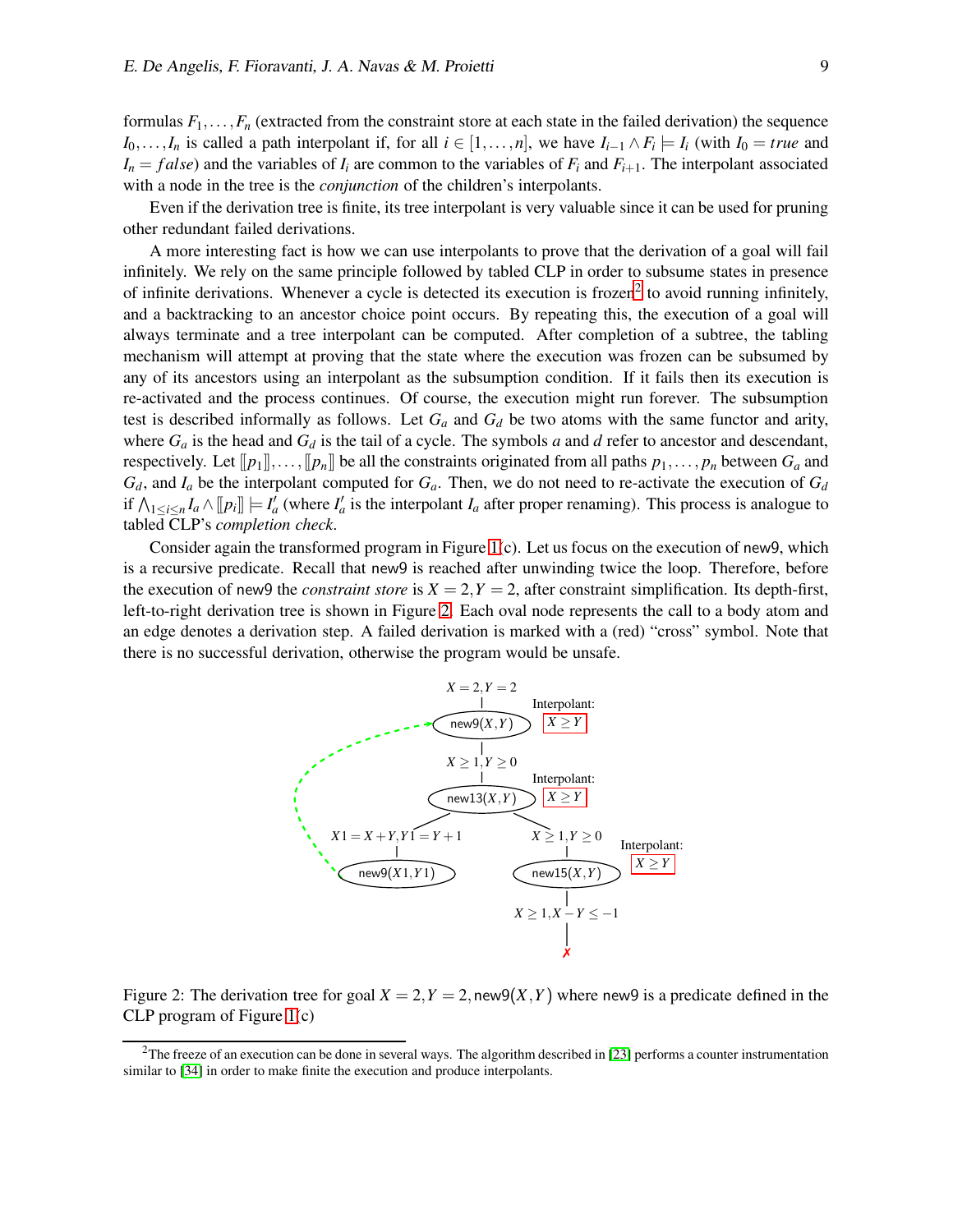The leftmost derivation is frozen when the atom new $9(X1, Y1)$  is encountered. Then, the execution backtracks to new13 $(X, Y)$  and activates the rightmost derivation, which fails. We compute the interpolant for this derivation and we annotate the atom new $9(X, Y)$  with the constraint  $X \geq Y$ . At this point, we visit again new9(*X*1,*Y*1) in order to perform the subsumption test:  $X \ge Y \wedge X \ge 1 \wedge Y \ge 0 \wedge X1 =$  $X + Y \wedge Y1 = Y + 1 = X1 \geq Y1$ . This entailment holds, and therefore the execution can safely stop proving that the goal new $9(X, Y)$  is unsatisfiable. Note that if the transformation had not added the constraints  $X \geq 1, Y \geq 0$  the subsumption test would have failed and the execution would have run forever.

Finally, the criteria used for stopping the IHC solver is currently based on a timeout. Of course, due to undecidability reasons, there is no method that can decide whether the IHC solver will eventually stop finding a safe inductive invariant. However, there might be cases where by inspecting the interpolants we could guess that it is not likely for the IHC solver to stop in a reasonable amount of time. In these cases, it is desirable to switch to the next transformation phase instead of waiting until the timeout expires. In the future, we would like to investigate this problem.

#### <span id="page-9-1"></span>3.5 CLP reversal

In the case where the IHC solver is not able to check (within a given amount of time) whether unsafe holds or not, the verification method returns to Step 3 and propagates the constraints by first inverting the roles of the initial and error configurations. Thus, at each iteration of the method, verification switches from forward propagation (of the constraints of the initial configuration) to backward propagation (of the constraints of the error configuration), or vice versa, having also strengthened the constraints of the initial and error configurations due to previous specializations. This switch is achieved by a CLP transformation called *Reversal* [\[16\]](#page-13-1).

CLP Reversal transforms the set  $VC1 = \{1,2,3\}$  of CLP clauses into the set  $VC2 = \{4,5,6\}$ .

| 1. unsafe :- $a(U)$ , $r1(U)$ . | 4. unsafe : $-b(U)$ , $r2(U)$ . |
|---------------------------------|---------------------------------|
| 2. $r1(U) := c(U, V), r1(V).$   | 5. $r2(V) := c(U, V), r2(U).$   |
| 3. $r1(U) := b(U)$ .            | 6. $r2(U)$ : - a(U).            |

The Reversal transformation can be generalized to any number of clauses and predicates, and preserves safety in the sense that  $VCI \models$  unsafe iff  $VC2 \models$  unsafe.

## <span id="page-9-0"></span>4 Experimental Evaluation

The verification method presented in Section [3](#page-4-0) has been implemented by combining VeriMAP [\[17\]](#page-13-8) and FTCLP [\[23\]](#page-14-6). The verification process is controlled by VeriMAP, which is responsible for the orchestration of the following components: (i) a *translator*, based on the C Intermediate Language (CIL) [\[36\]](#page-14-14), which translates a given verification problem (i.e., the C program together with the initial and error configurations) into a set of CLP program, (ii) a *specializer* for CLP programs, based on the MAP transformation system [\[1\]](#page-13-13), which generates the verification conditions (VCs) and applies the iterated specialization strategy, and (iii) an *IHC solver* (*IHCS*), implemented by the FTCLP tool.

We have performed an experimental evaluation on a set of benchmarks consisting of 216 verification problems (179 of which are safe, and the remaining 37 are unsafe). Most problems have been taken from the repositories of other tools such as DAGGER [\[25\]](#page-14-7) (21 problems), TRACER [\[32\]](#page-14-2) (66 problems), InvGen [\[27\]](#page-14-15) (68 problems), and also from the TACAS 2013 Software Verification Competition [\[7\]](#page-13-14) (52 problems). The size of the input programs ranges from a dozen to about five hundred lines of code. The source code of all the verification problems is available at http://map.uniroma2.it/VeriMAP/hcvs/.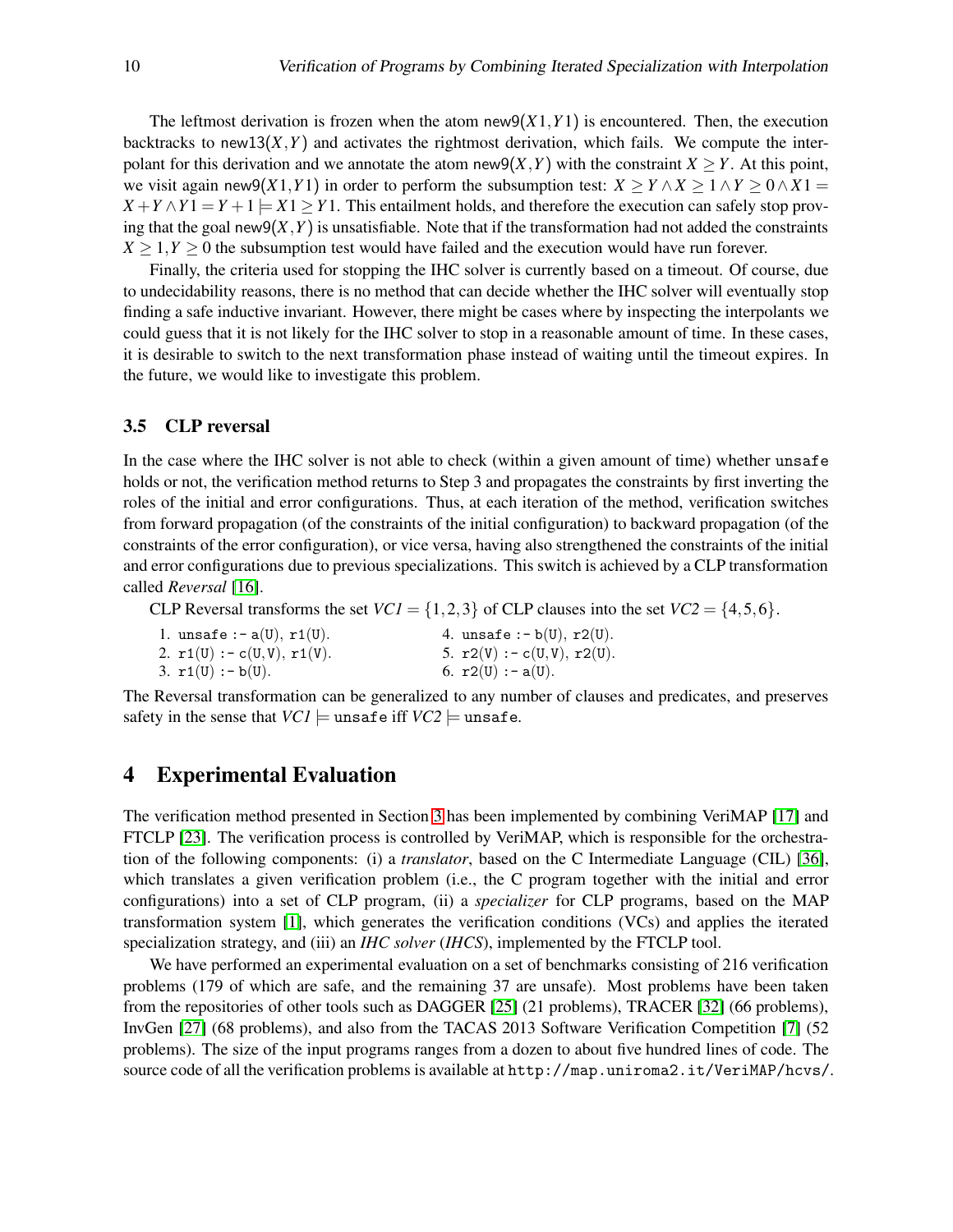|              | <b>FTCLP</b> | VeriMAP <sub>M</sub> | VeriMAP <sub>M</sub> + FTCLP   VeriMAP <sub>PH</sub> |         | $VeriMAPPH + FTCLP$ |
|--------------|--------------|----------------------|------------------------------------------------------|---------|---------------------|
| answers      | .16          | 28                   | 160                                                  | 178     | 182                 |
| crashes      |              |                      |                                                      |         |                     |
| timeouts     | 95           | 88                   | 54                                                   | 38      | 34                  |
| total time   | 12470.26     | 11285.77             | 9714.41                                              | 5678.09 | 6537.17             |
| average time | 107.50       | 88.17                | 60.72                                                | 31.90   | 35.92               |

<span id="page-10-0"></span>Table 2: Verification results using VeriMAP, FTCLP, and the combination of VeriMAP and FTCLP. The timeout limit is two minutes. Times are in seconds.

The program verifier has been configured to execute the following process:

*SpecializeRemove*; *SpecializeProp*; *IHCS*; *Reverse*; *SpecializeProp*; *IHCS*<sup>∗</sup>

After having translated the verification problem *P* into CLP, the verifier: (i) generates the verification conditions for *P* by applying the *SpecializeRemove* procedure (Section [3.2\)](#page-6-0), (ii) propagates the constraints that represent the initial configurations by executing the *Specialize*<sub>*Prop*</sub> procedure (Section [3.3\)](#page-6-1), and (iii) runs the *IHC* solver (Section [3.4\)](#page-7-0). If the solvability of the CLP clauses can be decided the verifier stops. Otherwise, the verifier calls the *Reverse* procedure that interchanges the roles of the initial and error configurations (Section [3.5\)](#page-9-1), and calls *SpecializeProp* again. The *Reverse*; *SpecializeProp*; *IHCS* sequence might repeat forever unless the specializer is able to generate a set of CLP clauses that *IHCS* can either prove to be solvable or prove to be unsolvable.

All experiments have been performed on an Intel Core Duo E7300 2.66Ghz processor with 4GB of memory under the GNU Linux operating system Ubuntu 12.10 (64 bit, kernel version 3.2.0-57). A timeout limit of two minutes has been set for each verification problem.

Table [2](#page-10-0) summarizes the verification results obtained by the VeriMAP and the FTCLP tools executed separately (first, second and fourth columns) and the combination of both tools (third and fifth columns). When VeriMAP is executed without the help of FTCLP, the analysis described in [\[16\]](#page-13-1) is used in place of the IHC solver. In the columns labeled by VeriMAP*<sup>M</sup>* and VeriMAP*PH* we have reported the results obtained by using the VeriMAP system with the generalization operator *Gen<sup>M</sup>* (*monovariant generalization*<sup>[3](#page-10-1)</sup> using widening only) and *Gen<sub>PH</sub>* (*polyvariant generalization*<sup>[4](#page-10-2)</sup> using widening and convex hull), respectively. Row 1 reports the total number of definite answers (correctly asserting either program *safety* or *unsafety*). Row 2 reports the number of tool crashes. Row 3 reports the number of verification problems that could not be solved within the timeout limit of two minutes. Row 4 reports the total CPU time, in seconds, taken to run the whole set of verification tasks: it includes the time taken to produce answers and the time spent on tasks that timed out. Finally, row 5 reports the average time needed to produce a definite answer, which is obtained by dividing the total time by the number of answers.

The results in Table [2](#page-10-0) show that the combination of VeriMAP and FTCLP, by exploiting the synergy of widening and interpolation, improves the performance of both tools whenever executed separately. In particular, we have that the best performance is achieved by the combination VeriMAP<sub>*PH*</sub> + FTCLP where the process is able to provide an answer for 182 programs out of 216 (84.26%).

Table [3](#page-11-0) summarizes the results obtained at the end of each of the first five iterations of the verification process when VeriMAP is executed alone and combined with FTCLP. We observe that when VeriMAP is used in combination with FTCLP the number of iterations required to solve the verification problems is considerably reduced.

<sup>&</sup>lt;sup>3</sup>All constrained atoms with the same predicate are generalized to the same new predicate.

<span id="page-10-2"></span><span id="page-10-1"></span><sup>4</sup>Constrained atoms with the same predicate can be generalized to different new predicates.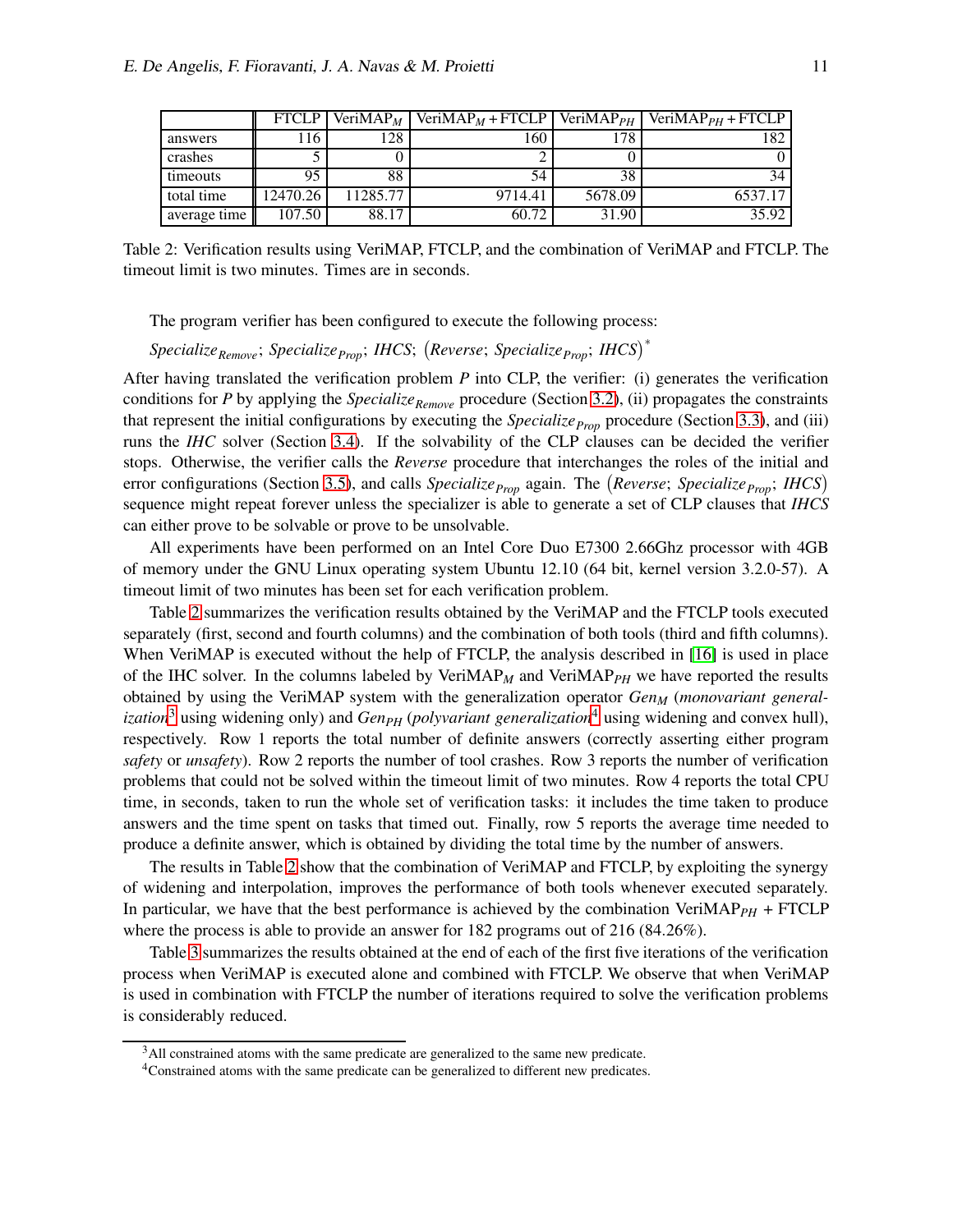| Iteration | VeriMAP <sub>M</sub> | $VeriMAPM + FTCLP$ | VeriMAP $_{PH}$ | $VeriMAPPH + FTCLP$ |
|-----------|----------------------|--------------------|-----------------|---------------------|
|           | 74                   | 19                 | 104             |                     |
|           |                      | 38                 | 54              |                     |
|           |                      |                    |                 |                     |
|           |                      |                    |                 |                     |
|           |                      |                    |                 |                     |

<span id="page-11-0"></span>Table 3: Number of definite answers computed by VeriMAP and by the combination of VeriMAP and FTCLP within the first five iterations.

## 5 Related Work

As Horn logic is becoming more popular for reasoning about properties of programs, the number of verifiers based on this logic has increased during recent years (e.g, [\[17,](#page-13-8) [24,](#page-14-1) [29,](#page-14-16) [32,](#page-14-2) [33,](#page-14-9) [39,](#page-15-0) [40\]](#page-15-3)). Although they can differ significantly from each other, one possible classification is based on their use of interpolation (e.g., [\[24,](#page-14-1) [32,](#page-14-2) [33,](#page-14-9) [39\]](#page-15-0)), Property Directed Reachability (PDR) [\[9\]](#page-13-15) (e.g., [\[29\]](#page-14-16)), or a combination of both (e.g., [\[40\]](#page-15-3)). Unlike the above mentioned verifiers, VeriMAP [\[17\]](#page-13-8) does not use interpolation and, as explained in previous sections, implements a transformation method based on widening techniques similar to the ones used in the field of abstract interpretation [\[13\]](#page-13-5).

It should be noted that, with the exception of VeriMAP, abstract interpretation techniques are surprisingly less common than PDR and interpolation in Horn Clause verifiers. HSF [\[24\]](#page-14-1) combines predicate abstraction with interpolation but no other abstract interpretations. TRACER [\[32\]](#page-14-2) only uses abstract interpretation as a pre-processing step in order to inject invariants during the execution of the Horn Clauses. Therefore, to the best of our knowledge there is no Horn Clause verifier that combines abstract interpretation (apart from predicate abstraction) with interpolation in a nontrivial manner.

Several works (e.g., [\[2,](#page-13-7) [25,](#page-14-7) [26,](#page-14-17) [41\]](#page-15-4)) have focused on how to refine abstract interpretations different from predicate abstraction outside the scope of Horn Clause verifiers. [\[26,](#page-14-17) [41\]](#page-15-4) focus on how to recover from the losses of widening by using specific knowledge of polyhedra. DAGGER [\[25\]](#page-14-7) tackles in a more general way the imprecision due to widening by proposing the "interpolated widen" operator which refines the abstract state after widening using interpolation. [\[2\]](#page-13-7) proposes another algorithm called VINTA which can also refine precision losses from widening, but it relies heavily on the use of an abstract domain that can represent efficiently disjunction of abstract states. However, efficient disjunctive abstract domains are rare and it is well known that the design of precise widening operators is far from easy. UFO [\[3,](#page-13-16) [4\]](#page-13-11) is a framework for combining CEGAR methods based on over-and-under approximations which is parameterized by a *post* operator. The post operator is used during the unwinding of the control flow graph. If an error is found then Craig interpolation is used to refine the abstraction. Although in principle the post operator could perform an arbitrary abstraction the refinement described in [\[3,](#page-13-16) [4\]](#page-13-11) assume heavily that predicate abstraction is used. If other abstractions were used it is not clear at all how to refine them. Moreover, unlike DAGGER and VINTA, during the unwinding of the control flow graph no abstract joins are performed, and thus we may consider UFO as another CEGAR method based on interpolation.

The approach followed by DAGGER is probably the most closely related to ours. If DAGGER finds a spurious counterexample due to widening losses, it must be the case that  $(A \sqcup B) \sqcap E = \bot$  but  $(A \nabla$ *B*) $\Box E \neq \bot$ , where *A* is the abstract state before starting the execution of a loop, *B* is the abstract state after executing the backedge of the loop, and *E* is an abstract state that leads to an error. The idea behind "interpolated widen" is to replace  $\nabla$  with  $\nabla_I$ , where  $\nabla_I$  is an instance of the widening up-to [\[28\]](#page-14-18). The key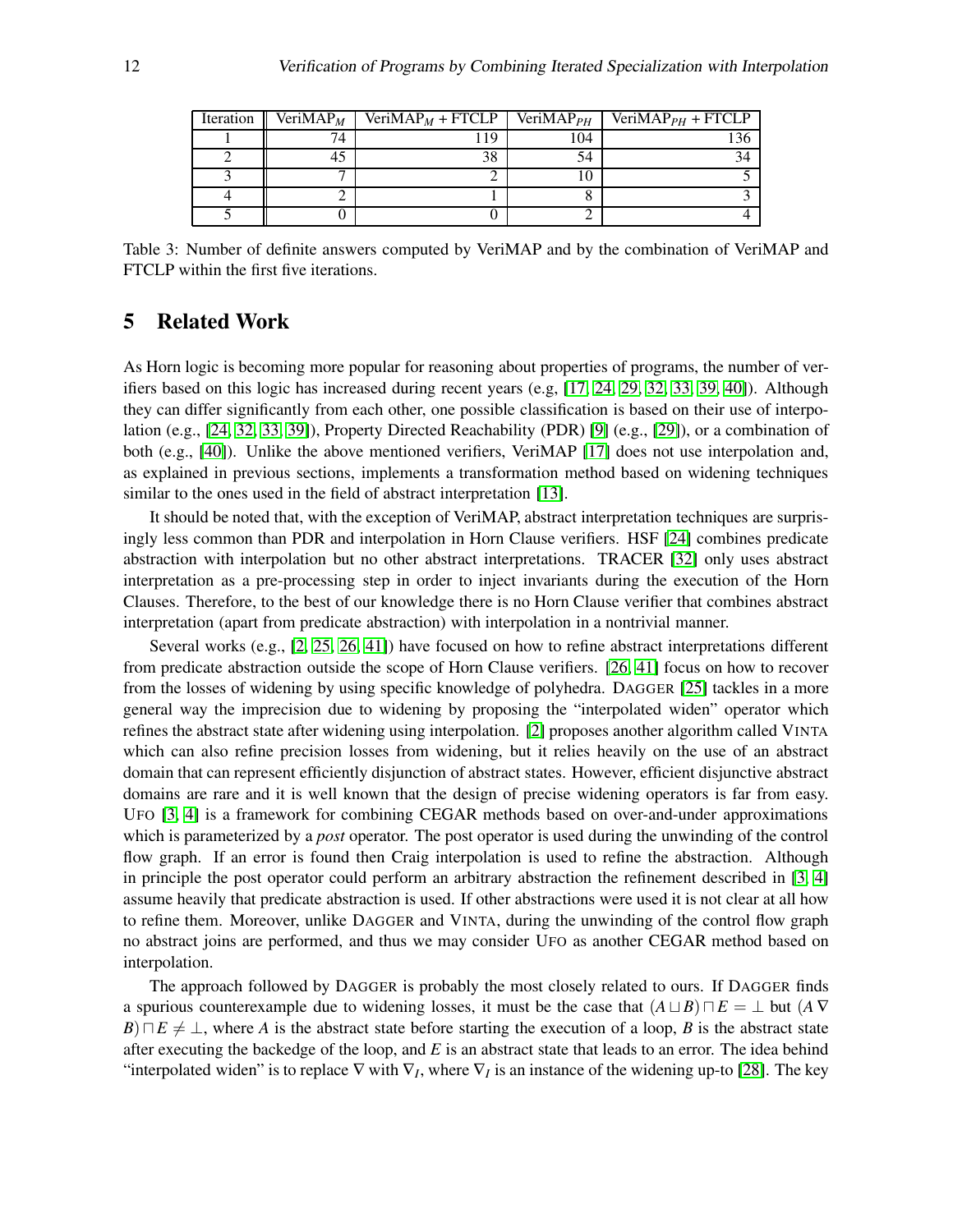property of the  $\nabla$ <sub>*I*</sub> operator is that it preserves the desirable properties of widening while excludes from the abstract state  $A \nabla_I B$  the spurious counterexample (and possibly others) denoted by the interpolant *I* (i.e.,  $(A \nabla I B) \n\Box E = \bot$ ). Our transformation phase performs widening during the generalization step, while the IHC solver generates interpolants in order to discover more program invariants. We believe this combination can be seen as a version of the  $\nabla_I$  operator. The main difference is that our method can obtain an effect similar to combining widening with interpolation without the enormous effort of implementing a new verifier from scratch.

## 6 Conclusions and Future Work

In this paper we have presented some preliminary results obtained by integrating an Interpolating Horn Clause solver (FTCLP) with an Iterated Specialization tool (VeriMAP). The experimental evaluation confirms that such an integration is effective in practice, as discussed in Section [4.](#page-9-0)

The fact that both tools use CLP as a representation formalism for the verification conditions, together with the modular design of VeriMAP, allowed us a very clean and painless integration with FTCLP. As a result, we can achieve the effect of combining abstract interpretation with interpolation without having to design and implement a custom verifier. We believe this modular combination is valuable by itself, since based on the experience, one could implement a custom verifier or simply apply the method described here if the performance is adequate.

In this preliminary work, we have used the IHC solver mainly as a black-box and although the gains are promising they are somewhat limited. As future work, we would like to combine these tools in more *synergistic* ways. We believe that the integration can be improved in several ways.

First, when FTCLP is not able to produce a solution within the considered timeout limit, it would be useful to leverage the partial information it discovers and integrate it in the transformed program, with the aim of improving the subsequent unfold/fold transformation steps. For example, during its execution FTCLP might discover that some subtrees rooted in some goal cannot lead to an answer. Thus, the corresponding predicate can be considered useless and its clauses can be removed from the specialized program before the next iteration starts.

Another observation is that FTCLP generates for each predicate *p* an interpolant that represents an over-approximation of the original constraint store that preserves the unsolvability of *p*. It would be interesting to study how these interpolants can be used to refine the generalization step performed during the unfold/fold transformation, with the objective of preserving the branching structure of the symbolic evaluation tree, as indicated in [\[15\]](#page-13-12), and preventing the introduction of spurious paths.

Finally, another possible direction for future work regards the use of interpolation *during* the transformation process in order to make more efficient the unfold/fold process. While this appears to be a very promising direction it raises some issues related to the termination of the transformation process itself, which deserve further study.

## Acknowledgments

We would like to thank the anonymous referees for their helpful and constructive comments. This work has been partially supported by the Italian National Group of Computing Science (GNCS-INDAM).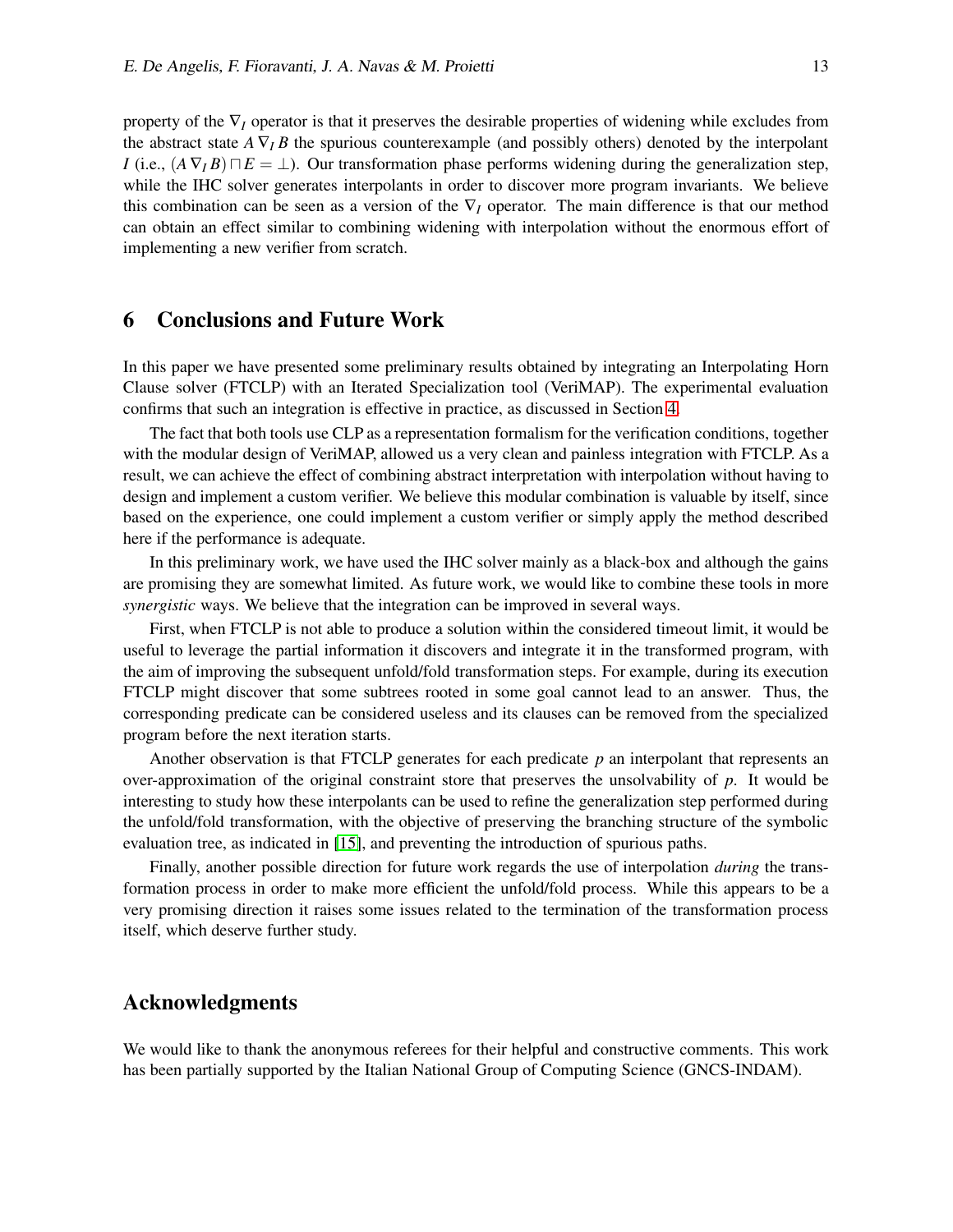## <span id="page-13-13"></span>References

- <span id="page-13-7"></span>[1] *The MAP transformation system*. Available at www.iasi.cnr.it/~proietti/system.html.
- [2] Aws Albarghouthi, Arie Gurfinkel & Marsha Chechik (2012): *Craig Interpretation*. In: Proceedings of SAS, pp. 300–316, doi:[10.1007/978-3-642-33125-1\\_21](http://dx.doi.org/10.1007/978-3-642-33125-1_21).
- <span id="page-13-16"></span>[3] Aws Albarghouthi, Arie Gurfinkel & Marsha Chechik (2012): *From Under-Approximations to Over-Approximations and Back*. In: Proceedings of TACAS, pp. 157–172, doi:[10.1007/](http://dx.doi.org/10.1007/978-3-642-28756-5_12) [978-3-642-28756-5\\_12](http://dx.doi.org/10.1007/978-3-642-28756-5_12).
- <span id="page-13-11"></span>[4] Aws Albarghouthi, Yi Li, Arie Gurfinkel & Marsha Chechik (2012): *Ufo: A Framework for Abstractionand Interpolation-Based Software Verification*. In: Proceedings of CAV, pp. 672–678, doi:[10.1007/](http://dx.doi.org/10.1007/978-3-642-31424-7_48) [978-3-642-31424-7\\_48](http://dx.doi.org/10.1007/978-3-642-31424-7_48).
- <span id="page-13-4"></span>[5] Elvira Albert, Miguel Gómez-Zamalloa, Laurent Hubert & Germán Puebla (2007): *Verification of Java Bytecode Using Analysis and Transformation of Logic Programs*. In: Proceedings of PADL, pp. 124–139, doi:[10.](http://dx.doi.org/10.1007/978-3-540-69611-7_8) [1007/978-3-540-69611-7\\_8](http://dx.doi.org/10.1007/978-3-540-69611-7_8).
- <span id="page-13-2"></span>[6] Roberto Bagnara, Patricia M. Hill & E.nea Zaffanella (2008): *The Parma Polyhedra Library: Toward a complete set of numerical abstractions for the analysis and verification of hardware and software systems*. Science of Computer Programming 72(1-2), pp. 3–21, doi:[10.1016/j.scico.2007.08.001](http://dx.doi.org/10.1016/j.scico.2007.08.001).
- <span id="page-13-14"></span>[7] Dirk Beyer (2013): *Competition on Software Verification - (SV-COMP)*. In: Proceedings of TACAS, pp. 594–609, doi:[10.1007/978-3-642-36742-7\\_43](http://dx.doi.org/10.1007/978-3-642-36742-7_43).
- <span id="page-13-0"></span>[8] Nikolaj Bjørner, Kenneth McMillan & Andrey Rybalchenko (2012): *Program Verification as Satisfiability Modulo Theories*. In: Proceedings of SMT, pp. 3–11.
- <span id="page-13-15"></span>[9] Aaron R. Bradley (2011): *SAT-Based Model Checking without Unrolling*. In: Proceedings of VMCAI, LNCS 6538, Springer, pp. 70–87, doi:[10.1007/978-3-642-18275-4\\_7](http://dx.doi.org/10.1007/978-3-642-18275-4_7).
- <span id="page-13-9"></span>[10] P. Chico de Guzm´an, M. Carro, M. V. Hermenegildo & P. J. Stuckey (2012): *A General Implementation Framework for Tabled CLP*. In: Proceedings of FLOPS, pp. 104–119, doi:[10.1007/](http://dx.doi.org/10.1007/978-3-642-29822-6_11) [978-3-642-29822-6\\_11](http://dx.doi.org/10.1007/978-3-642-29822-6_11).
- <span id="page-13-3"></span>[11] Alessandro Cimatti, Alberto Griggio, Bastiaan Schaafsma & Roberto Sebastiani (2013): *The MathSAT5 SMT Solver*. In Nir Piterman & Scott Smolka, editors: Proceedings of TACAS, LNCS 7795, Springer, doi:[10.](http://dx.doi.org/10.1007/978-3-642-36742-7_7) [1007/978-3-642-36742-7\\_7](http://dx.doi.org/10.1007/978-3-642-36742-7_7).
- <span id="page-13-10"></span>[12] Philippe Codognet (1995): *A Tabulation Method for Constraint Logic Programming*. In: Symposium and Exhibition on Industrial Applications of Prolog.
- <span id="page-13-5"></span>[13] Patrick Cousot & Radhia Cousot (1977): *Abstract Interpretation: A Unified Lattice Model for Static Analysis of Programs by Construction or Approximation of Fixpoints*. In: Proceedings of POPL, ACM, pp. 238–252, doi:[10.1145/512950.512973](http://dx.doi.org/10.1145/512950.512973).
- <span id="page-13-6"></span>[14] W. Craig (1957): *Linear Reasoning: A New Form of the Herbrand-Gentzen Theorem*. Journal of Symbolic Logic 22(3), pp. 250–268, doi:[10.2307/2963593](http://dx.doi.org/10.2307/2963593).
- <span id="page-13-12"></span>[15] Emanuele De Angelis, Fabio Fioravanti, Alberto Pettorossi & Maurizio Proietti (2013): *Specialization with Constrained Generalization for Software Model Checking*. In: Proceedings of LOPSTR, LNCS 7844, Springer, pp. 51–70, doi:[10.1007/978-3-642-38197-3\\_5](http://dx.doi.org/10.1007/978-3-642-38197-3_5).
- <span id="page-13-1"></span>[16] Emanuele De Angelis, Fabio Fioravanti, Alberto Pettorossi & Maurizio Proietti (2014): *Program Verification via Iterated Specialization*. Science of Computer Programming (Special Issue on PEPM 2013), doi:[10.](http://dx.doi.org/10.1016/j.scico.2014.05.017) [1016/j.scico.2014.05.017](http://dx.doi.org/10.1016/j.scico.2014.05.017).
- <span id="page-13-8"></span>[17] Emanuele De Angelis, Fabio Fioravanti, Alberto Pettorossi & Maurizio Proietti (2014): *VeriMAP: A Tool for Verifying Programs through Transformations*. In: Proceedings of TACAS, pp. 568–574, doi:[10.1007/](http://dx.doi.org/10.1007/978-3-642-54862-8_47) [978-3-642-54862-8\\_47](http://dx.doi.org/10.1007/978-3-642-54862-8_47).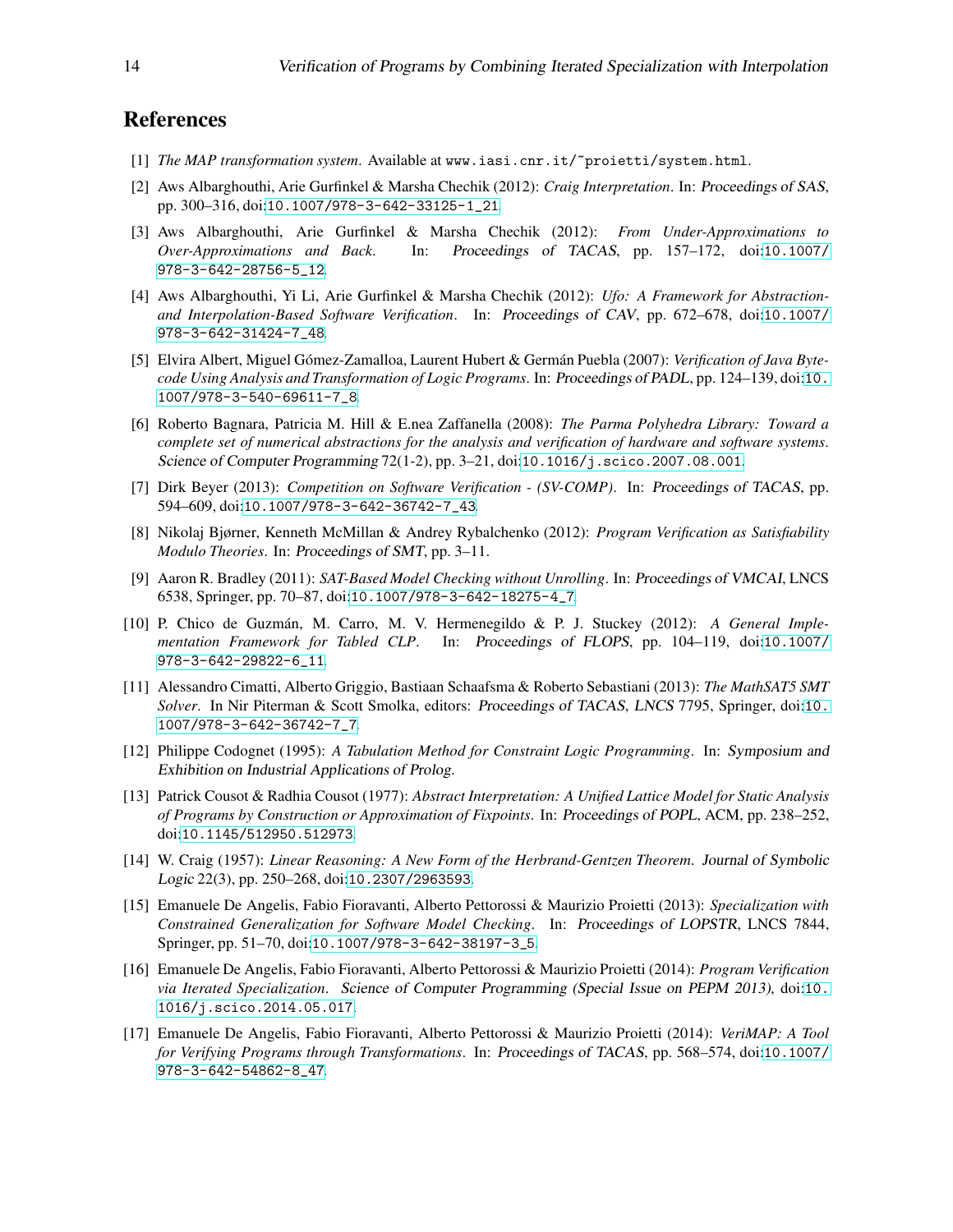- <span id="page-14-3"></span>[18] Gregory J. Duck, Joxan Jaffar & Nicolas C. H. Koh (2013): *Constraint-Based Program Reasoning with Heaps and Separation*. In: Proceedings of CP, LNCS 8124, Springer, pp. 282–298, doi:[10.1007/](http://dx.doi.org/10.1007/978-3-642-40627-0_24) [978-3-642-40627-0\\_24](http://dx.doi.org/10.1007/978-3-642-40627-0_24).
- <span id="page-14-11"></span>[19] Sandro Etalle & Maurizio Gabbrielli (1996): *Transformations of CLP Modules*. Theoretical Computer Science 166(1&2), pp. 101–146, doi:[10.1016/0304-3975\(95\)00148-4](http://dx.doi.org/10.1016/0304-3975(95)00148-4).
- <span id="page-14-12"></span>[20] Fabio Fioravanti, Alberto Pettorossi & Maurizio Proietti (2000): *Automated strategies for specializing constraint logic programs*. In: Proceedings of LOPSTR, doi:[10.1007/3-540-45142-0\\_8](http://dx.doi.org/10.1007/3-540-45142-0_8).
- <span id="page-14-10"></span>[21] Fabio Fioravanti, Alberto Pettorossi, Maurizio Proietti & Valerio Senni (2013): *Generalization Strategies for the Verification of Infinite State Systems*. Theory and Practice of Logic Programming 13(2), pp. 175–199, doi:[10.1017/S1471068411000627](http://dx.doi.org/10.1017/S1471068411000627).
- <span id="page-14-5"></span>[22] John P. Gallagher & Bishoksan Kafle (2014): *Analysis and Transformation Tools for Constrained Horn Clause Verification*. In: Proceedings of ICLP (to appear).
- <span id="page-14-6"></span>[23] Graeme Gange, Jorge A. Navas, Peter Schachte, Harald Søndergaard & Peter J. Stuckey (2013): *Failure tabled constraint logic programming by interpolation*. Theory and Practice of Logic Programming 13(4-5), pp. 593–607, doi:[10.1017/S1471068413000379](http://dx.doi.org/10.1017/S1471068413000379).
- <span id="page-14-1"></span>[24] Sergey Grebenshchikov, Nuno P. Lopes, Corneliu Popeea & Andrey Rybalchenko (2012): *Synthesizing Software Verifiers from Proof Rules*. In: Proceedings of PLDI, pp. 405–416, doi:[10.1145/2254064.2254112](http://dx.doi.org/10.1145/2254064.2254112).
- <span id="page-14-7"></span>[25] Bhargav S. Gulavani, Supratik Chakraborty, Aditya V. Nori & Sriram K. Rajamani (2008): *Automatically Refining Abstract Interpretations*. In: Proceedings of TACAS, pp. 443–458, doi:[10.1007/](http://dx.doi.org/10.1007/978-3-540-78800-3_33) [978-3-540-78800-3\\_33](http://dx.doi.org/10.1007/978-3-540-78800-3_33).
- <span id="page-14-17"></span>[26] Bhargav S. Gulavani & Sriram K. Rajamani (2006): *Counterexample Driven Refinement for Abstract Interpretation*. In: Proceedings of TACAS, pp. 474–488, doi:[10.1007/11691372\\_34](http://dx.doi.org/10.1007/11691372_34).
- <span id="page-14-15"></span>[27] Ashutosh Gupta & Andrey Rybalchenko (2009): *InvGen: An Efficient Invariant Generator*. In: Proceedings of CAV, pp. 634–640, doi:[10.1007/978-3-642-02658-4\\_48](http://dx.doi.org/10.1007/978-3-642-02658-4_48).
- <span id="page-14-18"></span>[28] Nicolas Halbwachs, Yann-Erick Proy & Patrick Roumanoff (1997): *Verification of Real-Time Systems using Linear Relation Analysis*. Formal Methods in System Design 11(2), pp. 157–185, doi:[10.1023/A:](http://dx.doi.org/10.1023/A:1008678014487) [1008678014487](http://dx.doi.org/10.1023/A:1008678014487).
- <span id="page-14-16"></span>[29] Krystof Hoder, Nikolaj Bjørner & Leonardo Mendonça de Moura (2011): µ*Z - An Efficient Engine for Fixed Points with Constraints*. In: Proceedings of CAV, pp. 457–462, doi:[10.1007/978-3-642-22110-1\\_36](http://dx.doi.org/10.1007/978-3-642-22110-1_36).
- <span id="page-14-0"></span>[30] J. Jaffar & J. Lassez (1987): *Constraint Logic Programming*. In: Proceedings of POPL, pp. 111–119, doi:[10.](http://dx.doi.org/10.1145/41625.41635) [1145/41625.41635](http://dx.doi.org/10.1145/41625.41635).
- <span id="page-14-8"></span>[31] J. Jaffar, A. E. Santosa & R. Voicu (2009): *An Interpolation Method for CLP Traversal*. In: Proceedings of CP, pp. 454–469, doi:[10.1007/978-3-642-04244-7\\_37](http://dx.doi.org/10.1007/978-3-642-04244-7_37).
- <span id="page-14-2"></span>[32] Joxan Jaffar, Vijayaraghavan Murali, Jorge A. Navas & Andrew E. Santosa (2012): *TRACER: A Symbolic Execution Tool for Verification*. In: Proceedings of CAV, pp. 758–766, doi:[10.1007/](http://dx.doi.org/10.1007/978-3-642-31424-7_61) [978-3-642-31424-7\\_61](http://dx.doi.org/10.1007/978-3-642-31424-7_61).
- <span id="page-14-9"></span>[33] Kenneth McMillan & Andrey Rybalchenko (2013): *Computing Relational Fixed Points using Interpolation*. Technical Report, MSR-TR-2013-6.
- <span id="page-14-13"></span>[34] Kenneth L. McMillan (2010): *Lazy Annotation for Program Testing and Verification*. In: Proceedings of CAV, pp. 104–118, doi:[10.1007/978-3-642-14295-6\\_10](http://dx.doi.org/10.1007/978-3-642-14295-6_10).
- <span id="page-14-4"></span>[35] Leonardo Mendonça de Moura & Nikolaj Bjørner (2008): *Z3: An Efficient SMT Solver*. In: *Proceedings* of TACAS, pp. 337–340, doi:[10.1007/978-3-540-78800-3\\_24](http://dx.doi.org/10.1007/978-3-540-78800-3_24).
- <span id="page-14-14"></span>[36] George C. Necula, Scott McPeak, Shree Prakash Rahul & Westley Weimer (2002): *CIL: Intermediate Language and Tools for Analysis and Transformation of C Programs*. In: Proceedings of CC, pp. 213–228, doi:[10.1007/3-540-45937-5\\_16](http://dx.doi.org/10.1007/3-540-45937-5_16).